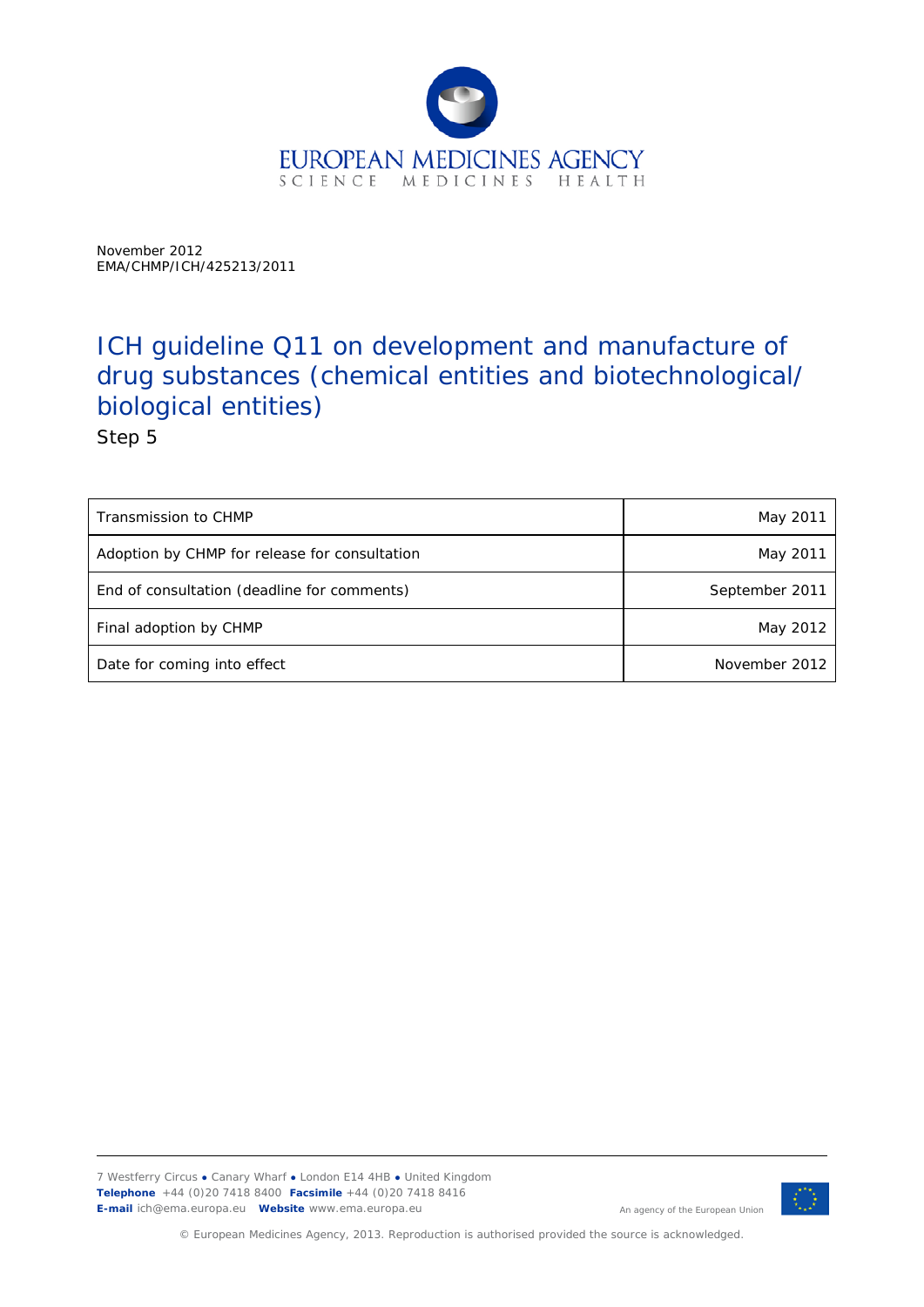Q11 on development and manufacture of drug substances (chemical entities and biotechnological/ biological entities)

# **Table of contents**

| 3.1.5. Linking material attributes and process parameters to drug substance CQAs6          |  |
|--------------------------------------------------------------------------------------------|--|
|                                                                                            |  |
| 3.2. Submission of manufacturing process development information  8                        |  |
|                                                                                            |  |
|                                                                                            |  |
|                                                                                            |  |
|                                                                                            |  |
| 4. Description of manufacturing process and process controls 10                            |  |
|                                                                                            |  |
|                                                                                            |  |
| 5.1.1. Selection of starting materials for synthetic drug substances 10                    |  |
| 5.1.2. Selection of starting materials for semi-synthetic drug substances 11               |  |
| 5.1.3. Selection of source and starting materials for biotechnological/ biological drug    |  |
| 5.2. Submission of information for starting material or source material 12                 |  |
| 5.2.1. Justification of starting material selection for synthetic drug substances  12      |  |
| 5.2.2. Justification of starting material selection for semi-synthetic drug substances  12 |  |
| 5.2.3. Qualification of source or starting materials for biotechnological/ biological drug |  |
|                                                                                            |  |
|                                                                                            |  |
|                                                                                            |  |
|                                                                                            |  |
|                                                                                            |  |
|                                                                                            |  |
|                                                                                            |  |
|                                                                                            |  |
| 7.2. Principles Specific to Biotechnological/Biological Drug Substance 16                  |  |
| 8. Submission of manufacturing process development and related                             |  |
| information in common technical documents (CTD) format 16                                  |  |
|                                                                                            |  |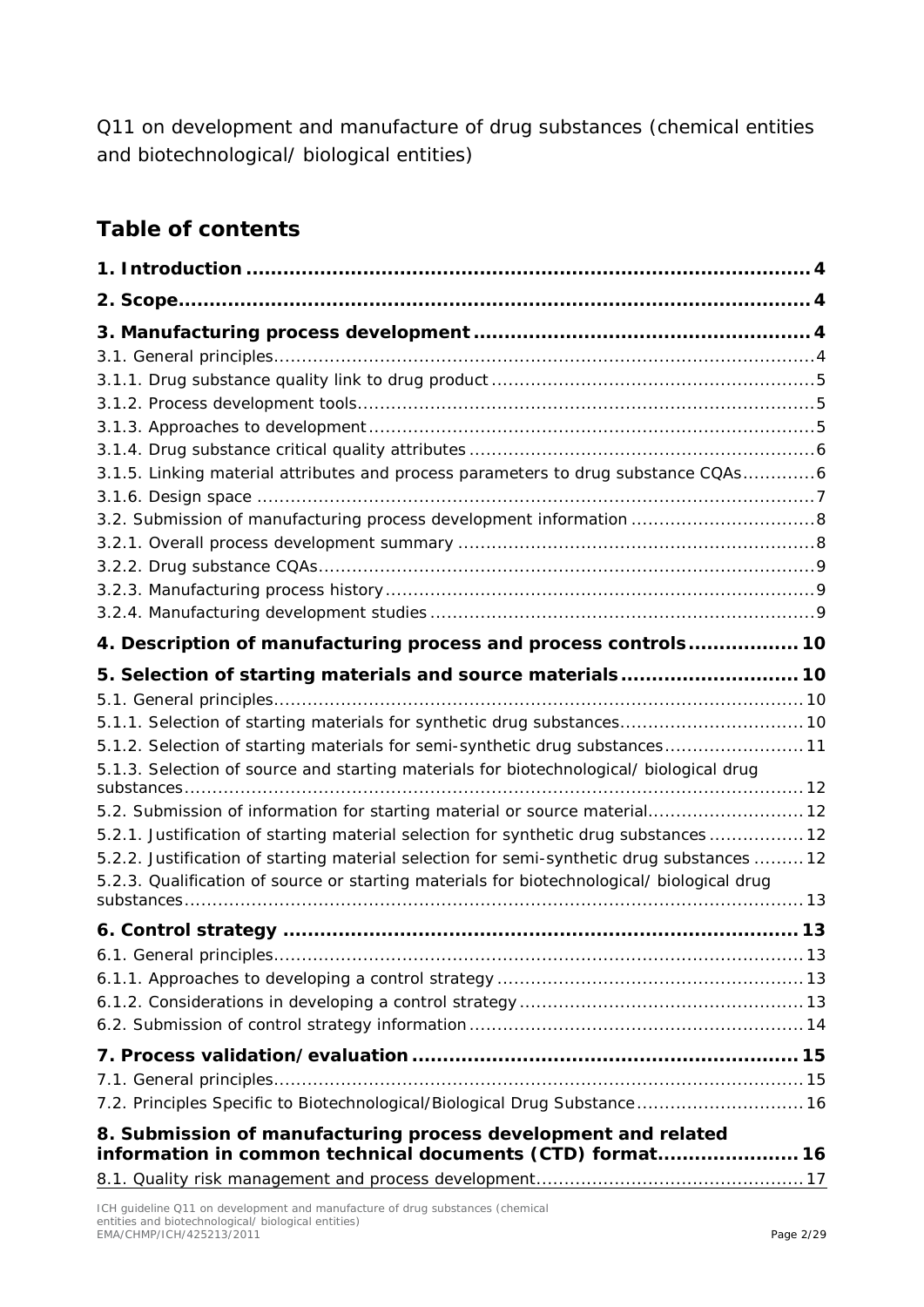| 10.1. Example 1: Linking material attributes and process parameters to drug substance      |
|--------------------------------------------------------------------------------------------|
| 10.2. Example 2: Use of quality risk management to support lifecycle management of         |
| 10.3. Example 3: Presentation of a design space for a biotechnological drug substance unit |
|                                                                                            |
|                                                                                            |
|                                                                                            |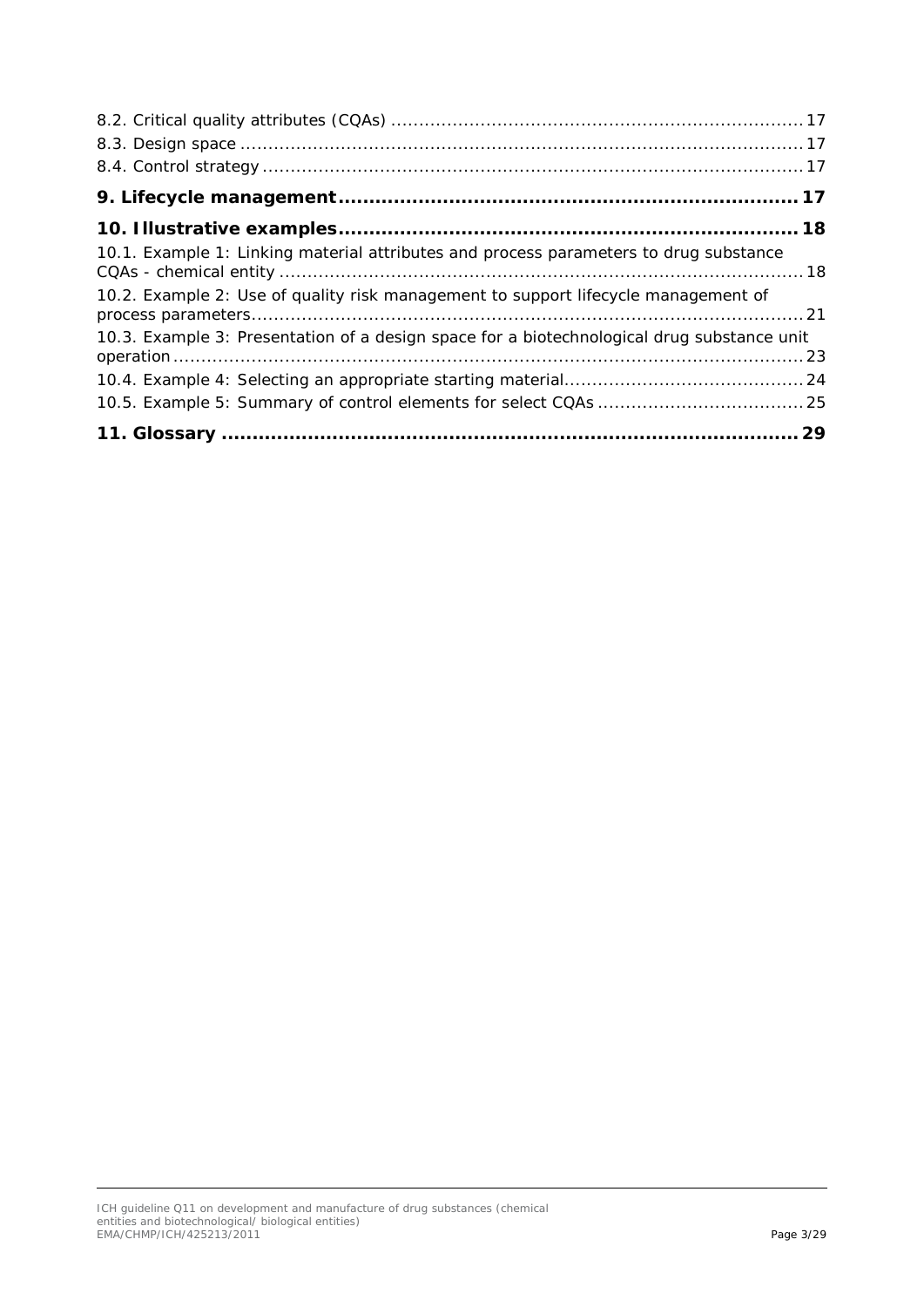## <span id="page-3-0"></span>**1. Introduction**

This guideline describes approaches to developing and understanding the manufacturing process of the drug substance, and also provides guidance on what information should be provided in Module 3 of the Common Technical Document (CTD) sections 3.2.S.2.2 – 3.2.S.2.6 (ICH M4Q). It addresses aspects of development and manufacture that pertain to drug substance, including the presence of steps designed to reduce impurities. In addition, ICH Q11 provides further clarification on the principles and concepts described in ICH guidelines on Pharmaceutical Development (Q8), Quality Risk Management (Q9) and Pharmaceutical Quality System (Q10) as they pertain to the development and manufacture of drug substance.

A company can choose to follow different approaches in developing a drug substance. For the purpose of this guideline, the terms "traditional" and "enhanced" are used to differentiate two possible approaches. In a traditional approach, set points and operating ranges for process parameters are defined and the drug substance control strategy is typically based on demonstration of process reproducibility and testing to meet established acceptance criteria. In an enhanced approach, risk management and scientific knowledge are used more extensively to identify and understand process parameters and unit operations that impact critical quality attributes (CQAs) and develop appropriate control strategies applicable over the lifecycle of the drug substance which may include the establishment of design space(s). As discussed in ICH Q8 for drug product, a greater understanding of the drug substance and its manufacturing process can create the basis for more flexible regulatory approaches. The degree of regulatory flexibility is generally predicated on the level of relevant scientific knowledge provided in the application for marketing authorisation.

Traditional and enhanced approaches are not mutually exclusive. A company can use either a traditional approach or an enhanced approach to drug substance development, or a combination of both.

### <span id="page-3-1"></span>**2. Scope**

This guideline is applicable to drug substances as defined in the Scope sections of ICH Guidelines Q6A and Q6B, but might also be appropriate for other types of products following consultation with the appropriate regulatory authorities. It is particularly relevant to the preparation and organisation of the contents of sections 3.2.S.2.2 – 3.2.S.2.6 of Module 3 of the Common Technical Document (ICH M4Q). The guideline does not apply to contents of submissions during the clinical research stages of drug development. Nevertheless, the development principles presented in this guideline are important to consider during the investigational stages.

Regional requirements for post-approval changes are not covered by this guideline.

## <span id="page-3-2"></span>**3. Manufacturing process development**

#### <span id="page-3-3"></span>*3.1. General principles*

The goal of manufacturing process development for the drug substance is to establish a commercial manufacturing process capable of consistently producing drug substance of the intended quality.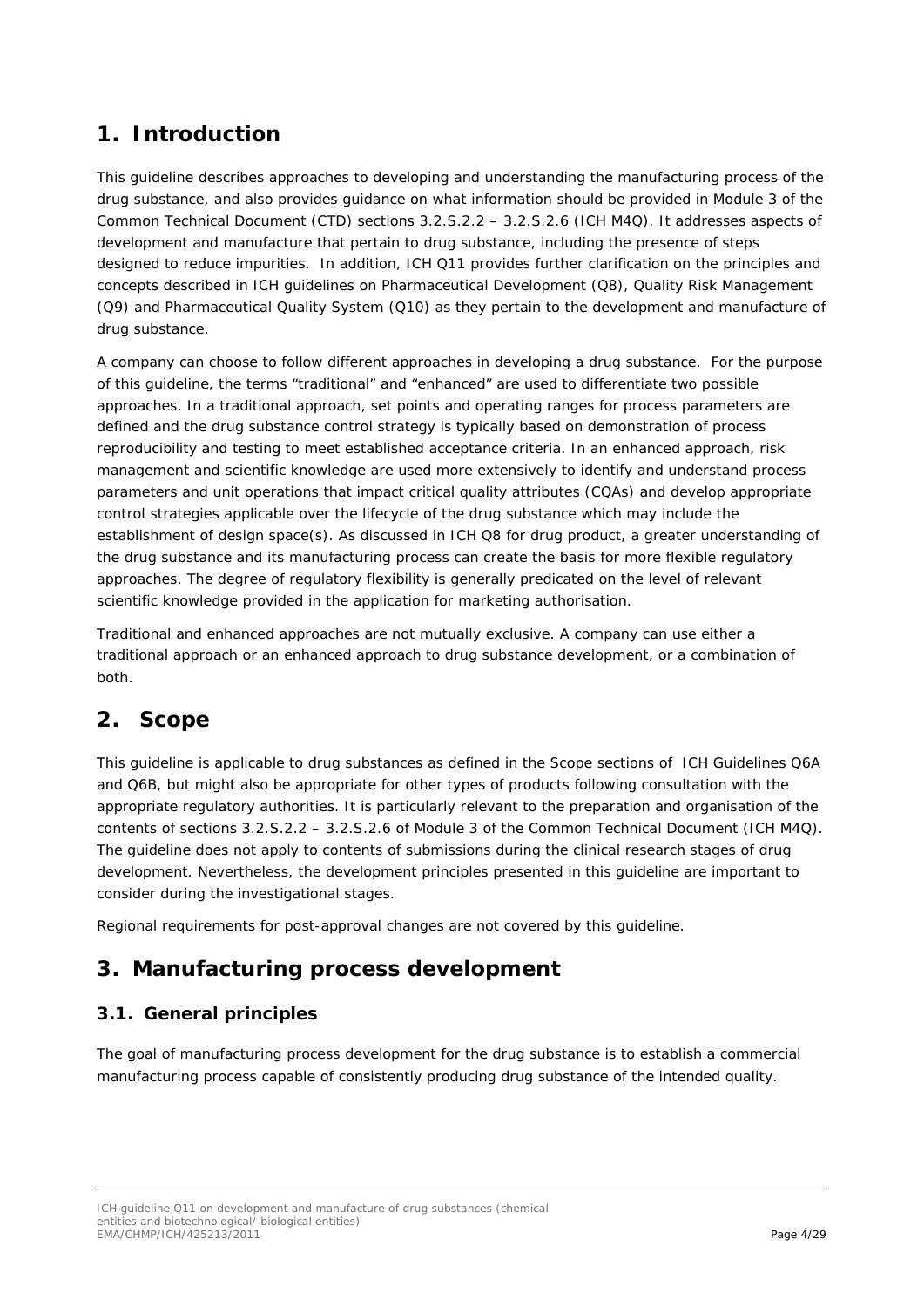### <span id="page-4-0"></span>**3.1.1. Drug substance quality link to drug product**

The intended quality of the drug substance should be determined through consideration of its use in the drug product as well as from knowledge and understanding of its physical, chemical, biological, and microbiological properties or characteristics, which can influence the development of the drug product (e.g., the solubility of the drug substance can affect the choice of dosage form). The Quality Target Product Profile (QTPP), potential CQAs of the drug product (as defined in ICH Q8) and previous experience from related products can help identify potential CQAs of the drug substance. Knowledge and understanding of the CQAs can evolve during the course of development.

#### <span id="page-4-1"></span>**3.1.2. Process development tools**

Quality Risk Management (QRM, as described in ICH Q9) can be used in a variety of activities including assessing options for the design of the manufacturing process, assessing quality attributes and manufacturing process parameters, and increasing the assurance of routinely producing batches of the intended quality. Risk assessments can be carried out early in the development process and repeated as greater knowledge and understanding become available. Either formal or informal risk management tools, such as recognised tools or internal procedures, can be used.

Knowledge management (as described in ICH Q10) can also facilitate manufacturing process development. In this context, potential sources of information can include prior knowledge and development studies. Prior knowledge can include established biological, chemical and engineering principles, technical literature, and applied manufacturing experience. Data derived from relevant prior knowledge, including platform manufacturing (see glossary) can be leveraged to support development of the commercial process and expedite scientific understanding.

#### <span id="page-4-2"></span>**3.1.3. Approaches to development**

ICH Q8 recognises that "Strategies for product development vary from company to company and from product to product. The approach to, and extent of, development can also vary and should be outlined in the submission." These concepts apply equally to the development of the drug substance manufacturing process. An applicant can choose either a traditional approach or an enhanced approach to drug substance development, or a combination of both.

Manufacturing process development should include, at a minimum, the following elements:

- Identifying potential CQAs associated with the drug substance so that those characteristics having an impact on drug product quality can be studied and controlled;
- Defining an appropriate manufacturing process;
- Defining a control strategy to ensure process performance and drug substance quality.

An enhanced approach to manufacturing process development would additionally include the following elements:

- A systematic approach to evaluating, understanding and refining the manufacturing process, including;
	- Identifying, through e.g. prior knowledge, experimentation and risk assessment, the material attributes (e.g. of raw materials, starting materials, reagents, solvents, process aids, intermediates) and process parameters that can have an effect on drug substance CQAs;

ICH guideline Q11 on development and manufacture of drug substances (chemical entities and biotechnological/ biological entities) EMA/CHMP/ICH/425213/2011 Page 5/29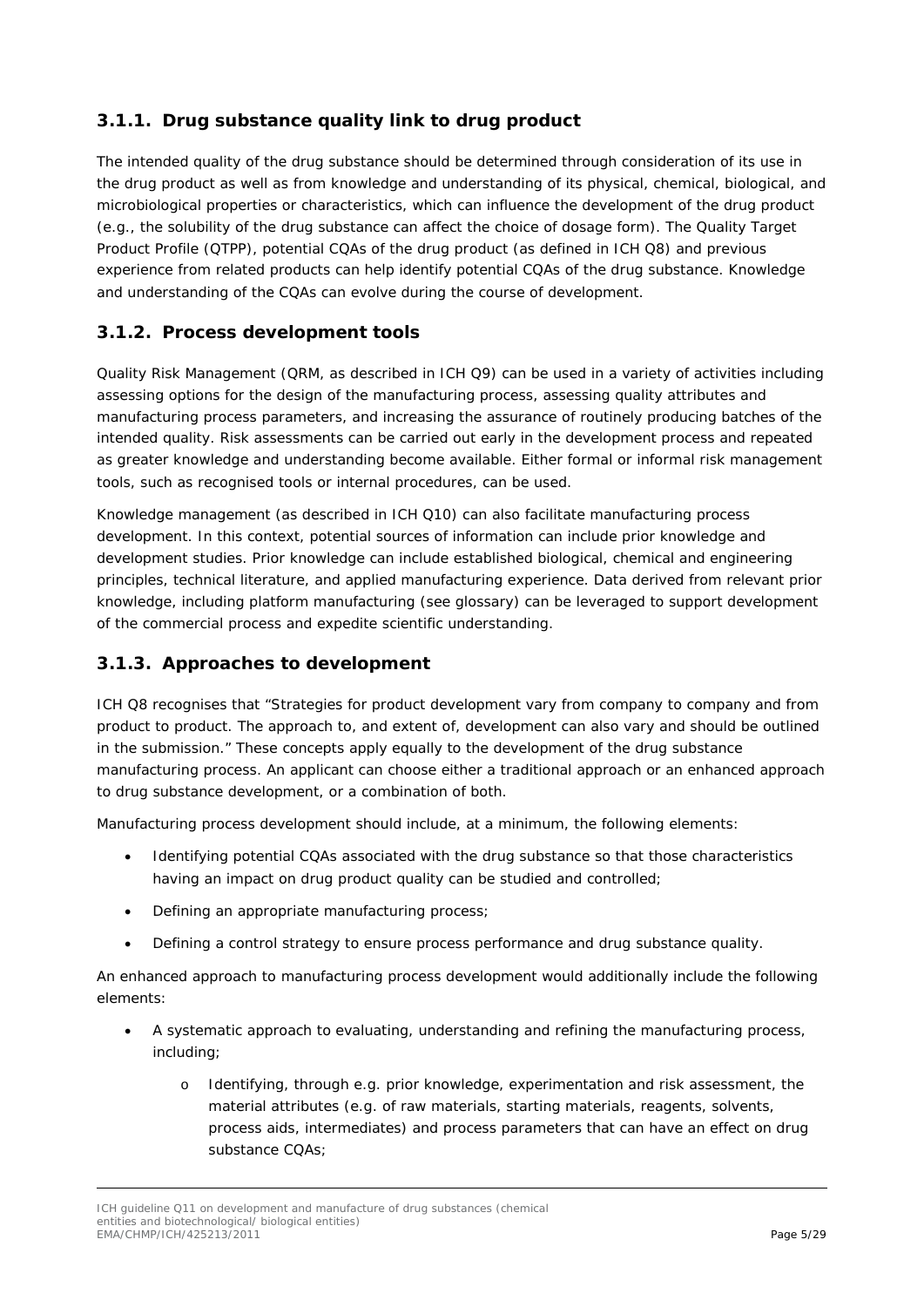- o Determining the functional relationships that link material attributes and process parameters to drug substance CQAs;
- Using the enhanced approach in combination with QRM to establish an appropriate control strategy which can, for example, include a proposal for a design space(s).

The increased knowledge and understanding obtained from taking an enhanced approach could facilitate continual improvement and innovation throughout the product lifecycle (see ICH Q10).

#### <span id="page-5-0"></span>**3.1.4. Drug substance critical quality attributes**

A CQA is a physical, chemical, biological, or microbiological property or characteristic that should be within an appropriate limit, range, or distribution to ensure the desired product quality. Potential drug substance CQAs are used to guide process development. The list of potential CQAs can be modified as drug substance knowledge and process understanding increase.

Drug substance CQAs typically include those properties or characteristics that affect identity, purity, biological activity and stability. When physical properties are important with respect to drug product manufacture or performance, these can be designated as CQAs. In the case of biotechnological/biological products, most of the CQAs of the drug product are associated with the drug substance and thus are a direct result of the design of the drug substance or its manufacturing process.

Impurities are an important class of potential drug substance CQAs because of their potential impact on drug product safety. For chemical entities, impurities can include organic impurities (including potentially mutagenic impurities), inorganic impurities e.g., metal residues, and residual solvents (see ICH Q3A, and Q3C). For biotechnological/biological products, impurities may be process-related or product-related (see ICH Q6B). Process-related impurities include: cell substrate-derived impurities (e.g., Host Cell Proteins and DNA); cell culture-derived impurities (e.g., media components); and downstream-derived impurities (e.g., column leachables). Determining CQAs for biotechnology/biological products should also include consideration of contaminants, as defined in Q6B, including all adventitiously introduced materials not intended to be part of the manufacturing process (e.g., adventitious viral, bacterial, or mycoplasma contamination).

The identification of CQAs for complex products can be challenging. Biotechnological/biological products, for example, typically possess such a large number of quality attributes that it might not be possible to fully evaluate the impact on safety and efficacy of each one. Risk assessments can be performed to rank or prioritise quality attributes. Prior knowledge can be used at the beginning of development and assessments can be iteratively updated with development data (including data from non-clinical and clinical studies) during the lifecycle. Knowledge regarding mechanism of action and biological characterisation, such as studies evaluating structure-function relationships, can contribute to the assessment of risk for some product attributes.

#### <span id="page-5-1"></span>**3.1.5. Linking material attributes and process parameters to drug substance CQAs**

The manufacturing process development program should identify which material attributes (e.g., of raw materials, starting materials, reagents, solvents, process aids, intermediates) and process parameters should be controlled. Risk assessment can help identify the material attributes and process parameters with the potential for having an effect on drug substance CQAs. Those material attributes and process parameters that are found to be important to drug substance quality should be addressed by the control strategy.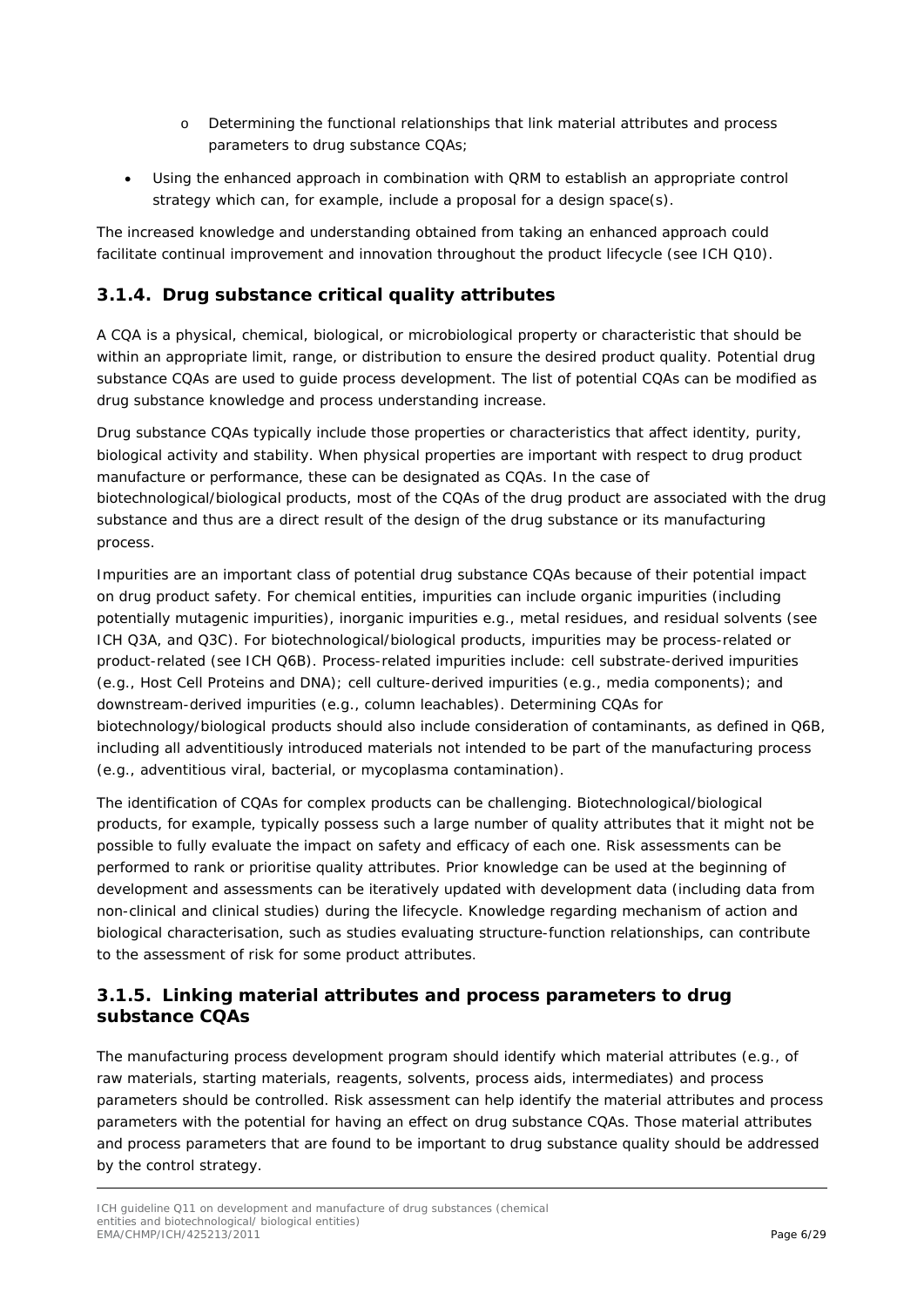The risk assessment used to help define the elements of the control strategy that pertain to materials upstream from the drug substance can include an assessment of manufacturing process capability, attribute detectability, and severity of impact as they relate to drug substance quality. For example, when assessing the link between an impurity in a raw material or intermediate and drug substance CQAs, the ability of the drug substance manufacturing process to remove that impurity or its derivatives should be considered in the assessment. The risk related to impurities can usually be controlled by specifications for raw material/intermediates and/or robust purification capability in downstream steps. The risk assessment can also identify CQAs for which there are inherent limitations in detectability in the drug substance (e.g., viral safety). In these cases, such CQAs should be controlled at an appropriate point upstream in the process.

For chemical entity development, a major focus is knowledge and control of impurities. It is important to understand the formation, fate (whether the impurity reacts and changes its chemical structure), and purge (whether the impurity is removed via crystallisation, extraction, etc.) as well as their relationship to the resulting impurities that end up in the drug substance as CQAs. The process should be evaluated to establish appropriate controls for impurities as they progress through multiple process operations.

Using a traditional approach, material specifications and process parameter ranges can be based primarily on batch process history and univariate experiments. An enhanced approach can lead to a more thorough understanding of the relationship of material attributes and process parameters to CQAs and the effect of interactions. Example 1 illustrates the development of process parameters using prior knowledge and chemistry first principles.

Risk assessment can be used during development to identify those parts of the manufacturing process likely to impact potential CQAs. Further risk assessments can be used to focus development work in areas where better understanding of the link between process and quality is needed. Using an enhanced approach, the determination of appropriate material specifications and process parameter ranges could follow a sequence such as the one shown below:

- Identify potential sources of process variability;
- Identify the material attributes and process parameters likely to have the greatest impact on drug substance quality. This can be based on prior knowledge and risk assessment tools;
- Design and conduct studies (e.g., mechanistic and/or kinetic evaluations, multivariate design of experiments, simulations, modelling) to identify and confirm the links and relationships of material attributes and process parameters to drug substance CQAs;
- Analyse and assess the data to establish appropriate ranges, including establishment of a design space if desired.

Small-scale models can be developed and used to support process development studies. The development of a model should account for scale effects and be representative of the proposed commercial process. A scientifically justified model can enable a prediction of quality, and can be used to support the extrapolation of operating conditions across multiple scales and equipment.

#### <span id="page-6-0"></span>**3.1.6. Design space**

Design Space is the multidimensional combination and interaction of input variables (e.g., material attributes) and process parameters that have been demonstrated to provide assurance of quality. Working within the design space is not considered as a change. Movement out of the design space is considered to be a change and would normally initiate a regulatory post approval change process.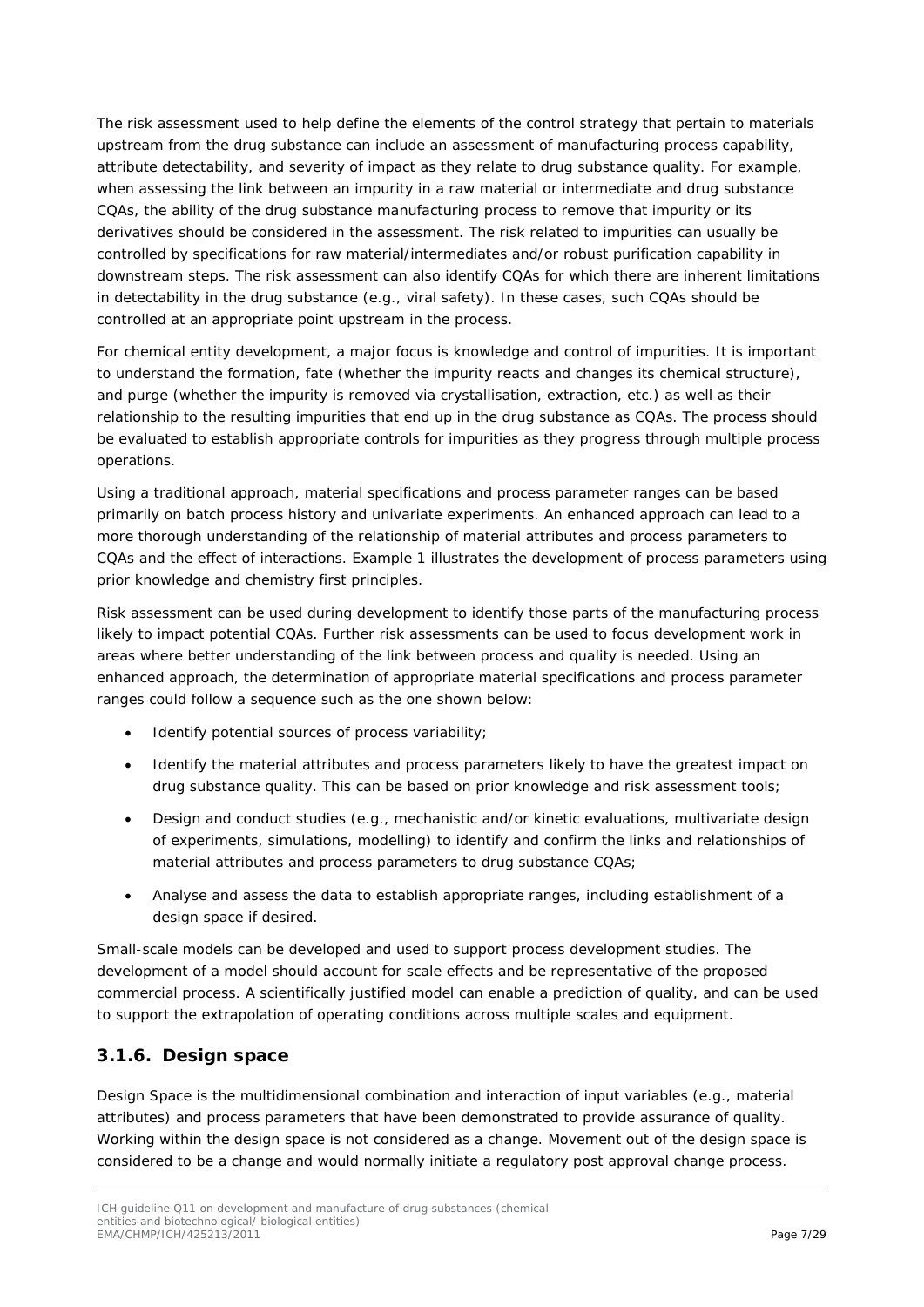Design space is proposed by the applicant and is subject to regulatory assessment and approval (ICH Q8).

The considerations for design space addressed in ICH Q8 for an enhanced approach to the development of the drug product are applicable to drug substance. The ability to accurately assess the significance and effect of the variability of material attributes and process parameters on drug substance CQAs, and hence the limits of a design space, depends on the extent of process and product understanding.

Design space can be developed based on a combination of prior knowledge, first principles, and/or empirical understanding of the process. Models (e.g. qualitative, quantitative) can be used to support design spaces across multiple scales and equipment.

A design space might be determined per unit operation (e.g. reaction, crystallisation, distillation, purification), or a combination of selected unit operations. The unit operations included in such a design space should generally be selected based on their impact on CQAs and do not necessarily need to be sequential. The linkages between process steps should be evaluated so that, for example, the cumulative generation and removal of impurities is controlled. A design space that spans multiple unit operations can provide more operational flexibility.

The development and approval of a design space for some biotechnology/biological drug substances can be challenging due to factors including process variability and drug substance complexity (e.g., post-translational modifications). These factors can affect residual risk (e.g., potential for unexpected changes to CQAs based on uncertainties related to scale sensitivity) which remains after approval of the Design Space. Depending on the level of residual risk, it may be appropriate for an applicant to provide proposals on how movements within a Design Space will be managed post approval. These proposals should indicate how process knowledge, control strategy and characterisation methods can be deployed to assess product quality following movement within the approved design space.

#### <span id="page-7-0"></span>*3.2. Submission of manufacturing process development information*

The information provided on the development of the drug substance manufacturing process (primarily in section 3.2.S.2.6 of the application) should identify significant changes during process development, link relevant drug substance batches with the developmental stage of the manufacturing process used to prepare them, and explain how prior knowledge, risk assessments, and other studies (e.g., experimental, modelling, simulations) were used to establish important aspects of the manufacturing process and control strategy. Process development information should be logically organised and easy to understand. Manufacturers can present process development information in a number of different ways, but some specific recommendations are provided below for consideration.

#### <span id="page-7-1"></span>**3.2.1. Overall process development summary**

It is recommended that the manufacturing process development section begin with a narrative summary that describes important milestones in the development of the process and explains how they are linked to assuring that the intended quality of the drug substance is achieved. The following should be included in the summary:

- List of drug substance CQAs;
- Brief description of the stages in the evolution of the manufacturing process and relevant changes to the control strategy;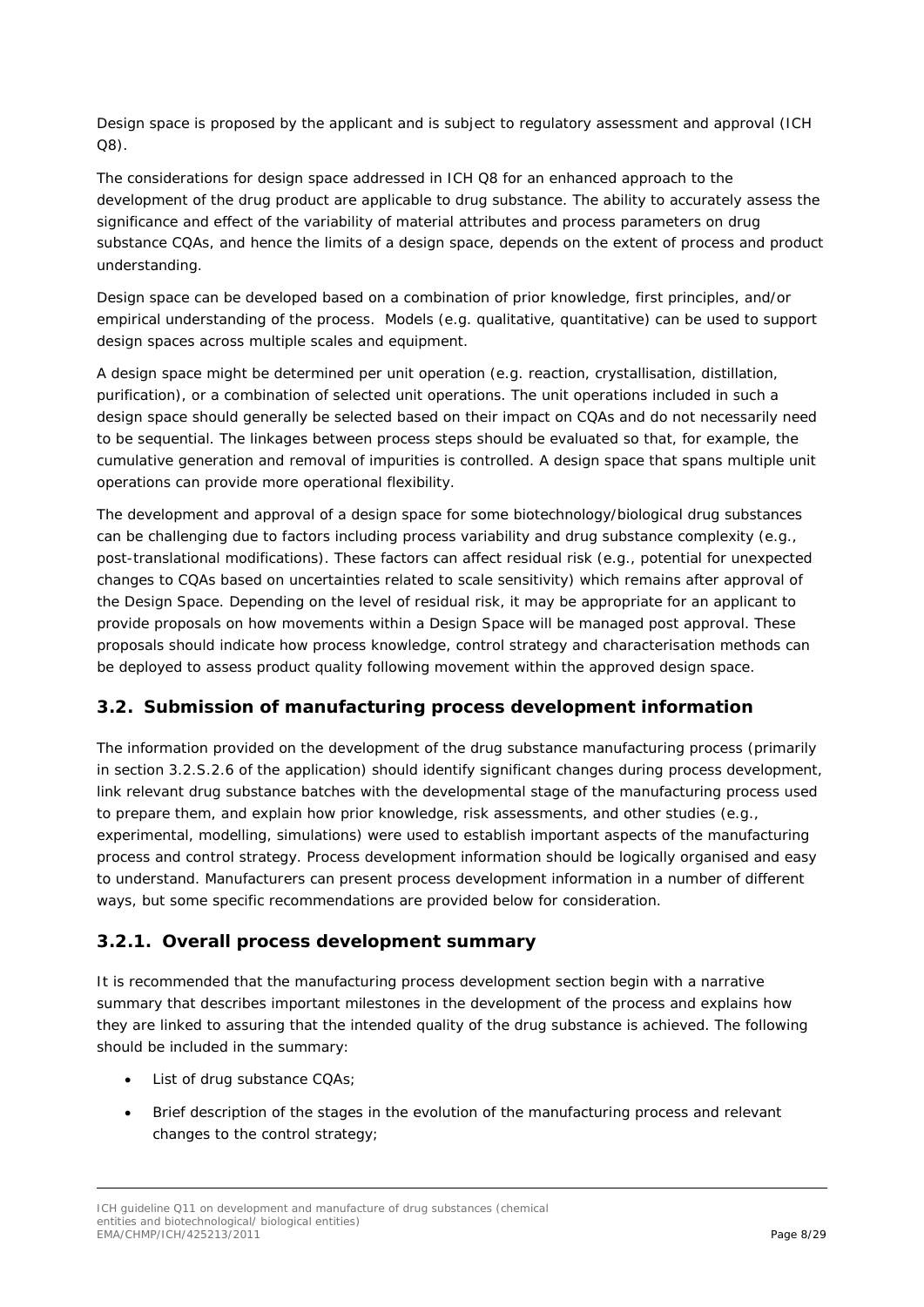- Brief description of the material attributes and process parameters identified as impacting drug substance CQAs;
- Brief description of the development of any design spaces.

Following the Overall Process Development Summary, the manufacturing process development section should include more comprehensive information, as recommended below.

### <span id="page-8-0"></span>**3.2.2. Drug substance CQAs**

The CQAs of the drug substance should be listed, and the rationale for designating these properties or characteristics as CQAs should be provided. In some cases, it might be appropriate to explain why other properties or characteristics that might be considered potential CQAs are not included in the list of CQAs. Links or references should be provided to information submitted elsewhere in the submission (e.g., 3.2.S.3.1, Elucidation of Structure and other Characteristics) that supports the designation of these properties or characteristics as CQAs. Some discussion of drug substance CQAs as they relate to drug product CQAs can be appropriate in the pharmaceutical development section of the application (e.g., 3.2.P.2.1, Components of the Drug Product).

### <span id="page-8-1"></span>**3.2.3. Manufacturing process history**

A description and discussion should be provided of significant changes made to the manufacturing process or site of manufacture of drug substance batches used in support of the marketing application (e.g., those used in nonclinical or clinical studies or stability studies in support of a marketing authorisation) and, if available, production-scale batches. The description should usually follow a chronological sequence ending with the proposed commercial process. Batch information (batch size or scale, site and date of manufacture, route and process used, and intended purpose (e.g., in a specified toxicology or clinical study)) and supporting data from comparative analytical testing on relevant drug substance batches should be provided or referenced (e.g., batch analysis section 3.2.S.4.4).

For biotechnological/biological drug substances, the reason for each significant change should be explained, together with an assessment of its potential to impact the quality of the drug substance (and/or intermediate, if appropriate). The manufacturing process history section should include a discussion of comparability during development as described in ICH Q5E. A discussion of the data, including a justification for selection of the tests and assessment of results, should be included. Testing used to assess the impact of manufacturing changes on the drug substance and the corresponding drug product can also include nonclinical and clinical studies. Cross-reference to the location of these studies in other modules of the submission should be included.

#### <span id="page-8-2"></span>**3.2.4. Manufacturing development studies**

The studies and risk assessments used to establish important aspects of the commercial manufacturing process and control strategy cited in the application should be listed (e.g., in tabular form). The purpose or end use of each cited study or risk assessment should be provided.

Each cited study or risk assessment should be summarised with a level of detail sufficient to convey an understanding of the purpose of the study, the data collected, how it was analysed, the conclusions reached, and the impact of the study on the manufacturing process or further development of the manufacturing process. The particular parameters and ranges studied should be described and discussed in relation to the proposed operating conditions or design space for the commercial manufacturing process (as described in 3.2.S.2.2). The risk assessment tools and study results on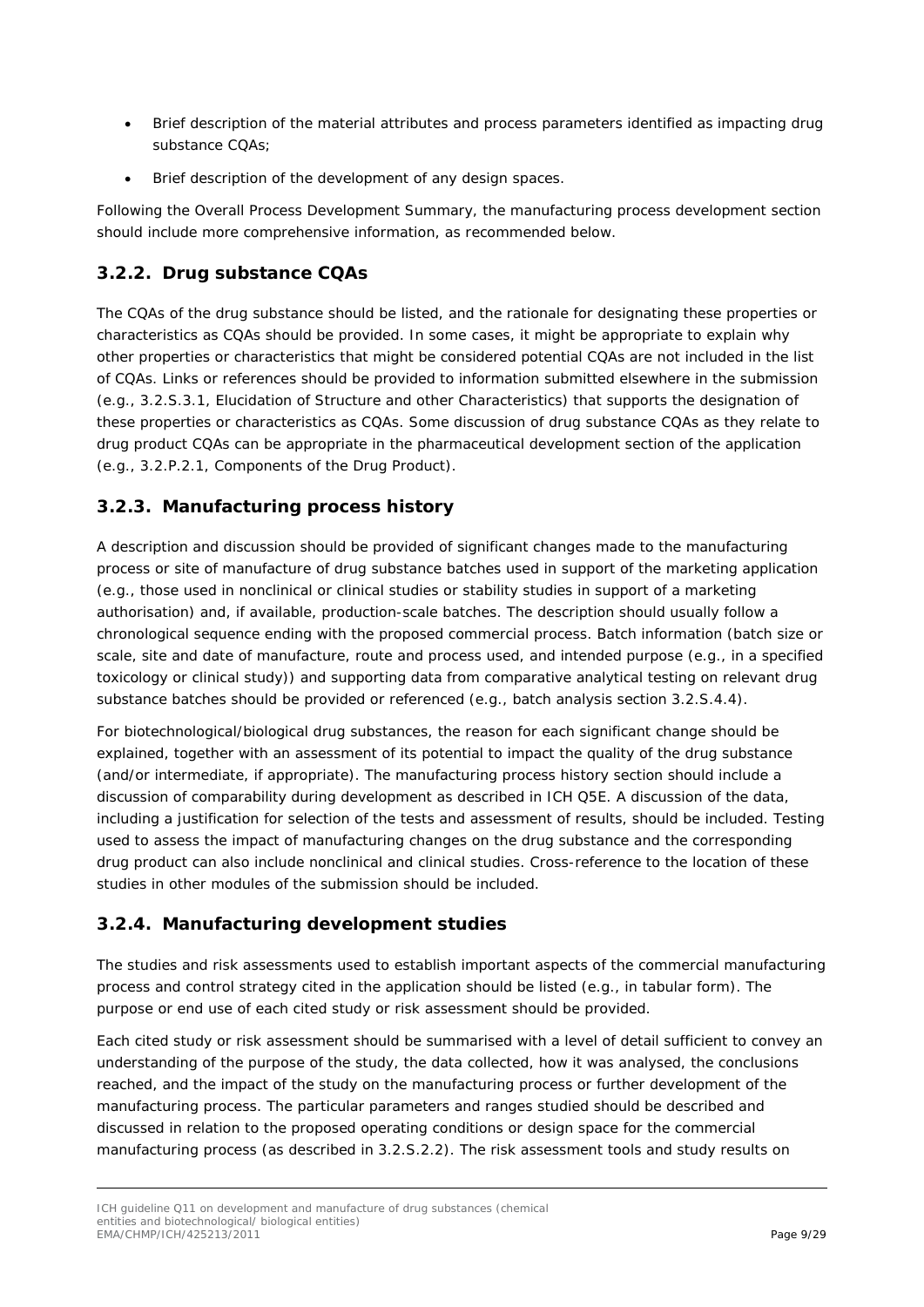which a design space is based should be adequately described. Example 2 shows a possible communication tool for presenting a risk ranking for parameters evaluated during development of a design space. Where development refers to specific prior knowledge, the relevant information and data should be provided and, where appropriate, the relevance to the particular drug substance should be justified.

Small-scale models used to support development of the commercial manufacturing process should be described.

## <span id="page-9-0"></span>**4. Description of manufacturing process and process controls**

The description of the drug substance manufacturing process represents the applicant's commitment for the manufacture of the drug substance. Information should be provided to adequately describe the manufacturing process and process controls (see ICH M4Q (3.2.S.2.2).

The description of the manufacturing process should be provided in the form of a flow diagram and sequential procedural narrative. The in-process controls for each step or stage of the process should be indicated in the description. Scaling factors should be included for manufacturing steps intended to span multiple operational scales when the process step is scale dependent. Any design spaces in the manufacturing process should be included as part of the manufacturing process description. Example 3 gives an example of the presentation of a design space for a biotechnological product.

Many biotechnological/biological products have complex upstream processes and use splitting and pooling to create a drug substance batch. An explanation of how batches of drug substance are defined by the manufacturer (e.g., splitting and pooling of harvests or intermediates) should be provided. Details of batch size or scale and batch numbering should be included.

## <span id="page-9-1"></span>**5. Selection of starting materials and source materials**

#### <span id="page-9-2"></span>*5.1. General principles*

#### <span id="page-9-3"></span>**5.1.1. Selection of starting materials for synthetic drug substances**

The following general principles should be considered in determining where the drug substance manufacturing process begins (i.e., in selecting starting materials).

- In general, changes in material attributes or operating conditions that occur near the beginning of the manufacturing process have lower potential to impact the quality of the drug substance;
	- o The relationship between risk and number of steps from the end of the manufacturing process is the result of two factors, one concerning the physical properties of the drug substance and the other concerning the formation, fate, and purge of impurities. The physical properties of a drug substance are determined during the final crystallisation step and subsequent operations (e.g., milling, micronising), all of which occur at the end of the manufacturing process. Impurities introduced or created early in the manufacturing process typically have more opportunities to be removed in purification operations (e.g., washing, crystallisation of isolated intermediates) than impurities generated late in the manufacturing process, and are therefore less likely to be carried into the drug substance. However, in some cases (e.g., when peptides or oligonucleotides are synthesised on a solid support), there is a more limited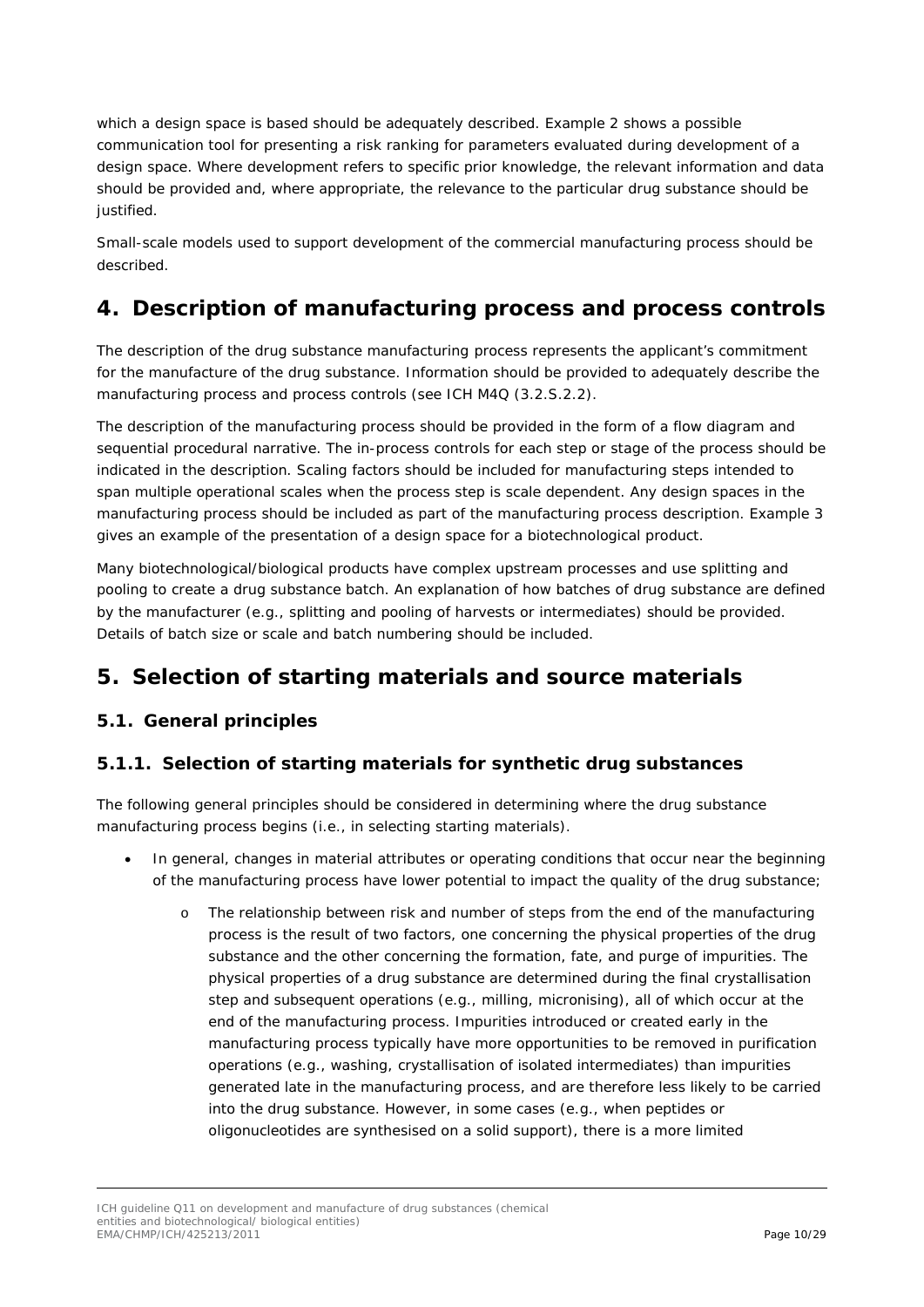relationship between risk and number of steps from the end of the manufacturing process;

- Regulatory authorities assess whether the controls on the drug substance and drug substance manufacturing process can be considered adequate, including whether there are appropriate controls for impurities. To conduct this assessment, enough of the drug substance manufacturing process should be described in the application for regulatory authorities to understand how impurities are formed in the process, how changes in the process could affect the formation, fate, and purge of impurities, and why the proposed control strategy is suitable for the drug substance manufacturing process. This will typically include a description of multiple chemical transformation steps;
- Manufacturing steps that impact the impurity profile of the drug substance should normally be included in the manufacturing process described in section 3.2.S.2.2 of the application;
- Each branch of a convergent drug substance manufacturing process begins with one or more starting materials. The Good Manufacturing Practice (GMP) provisions described in ICH Q7 apply to each branch beginning with the first use of a starting material. Performing manufacturing steps under GMP together with an appropriate control strategy provides assurance of quality of the drug substance;
- A starting material should be a substance of defined chemical properties and structure. Nonisolated intermediates are usually not considered appropriate starting materials;
- A starting material is incorporated as a significant structural fragment into the structure of the drug substance. "Significant structural fragment" in this context is intended to distinguish starting materials from reagents, solvents, or other raw materials. Commonly available chemicals used to create salts, esters or other simple derivatives should be considered reagents.

All the general principles above should be considered in selecting Starting Material(s), rather than strictly applying each general principle in isolation (see Example 4).

#### <span id="page-10-0"></span>**5.1.2. Selection of starting materials for semi-synthetic drug substances**

For purposes of this guideline, a semi-synthetic drug substance is one in which the structural constituents have been introduced by a combination of chemical synthesis and elements of biological origin (e.g., obtained from fermentation or by extraction from botanical material). In some cases, it might be appropriate for the applicant to describe the manufacturing process starting from the source material (microorganism or botanical material). However, if it can be demonstrated that one of the isolated intermediates in the synthetic process complies with the principles outlined above for the selection of starting materials for synthetic drug substances, that isolated intermediate can be proposed as the starting material. The applicant should specifically evaluate whether it is possible to analytically characterise the proposed starting material, including its impurity profile, and whether the fermentation or botanical material and extraction process impact the impurity profile of the drug substance. Risks from microbial and other contamination should also be addressed.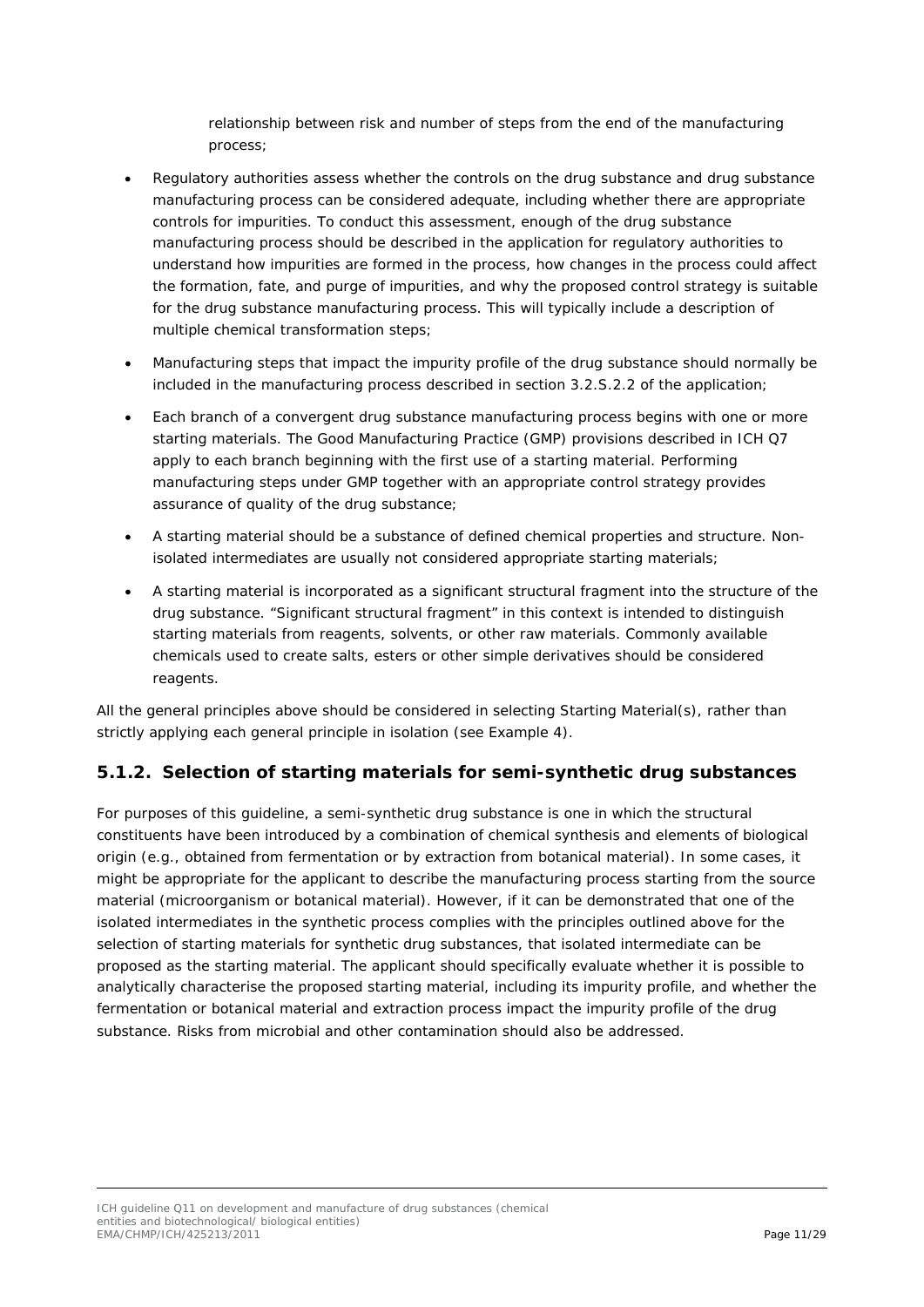#### <span id="page-11-0"></span>**5.1.3. Selection of source and starting materials for biotechnological/ biological drug substances**

Cell banks are the starting point for manufacture of biotechnological drug substances and some biological drug substances. In some regions, these are referred to as source materials; in others, starting materials. Guidance is contained in ICH Q5A, Q5B, and Q5D.

#### <span id="page-11-1"></span>*5.2. Submission of information for starting material or source material*

Applicants should identify all proposed starting materials or source materials and provide appropriate specifications. Proposed starting materials for synthetic and semi-synthetic drug substances should be justified.

#### <span id="page-11-2"></span>**5.2.1. Justification of starting material selection for synthetic drug substances**

The applicant should provide a justification for how each proposed starting material is appropriate in light of the general principles for the selection of starting materials outlined above in Section 5.1.1. This can include information on:

- The ability of analytical procedures to detect impurities in the starting material;
- The fate and purge of those impurities and their derivatives in subsequent processing steps;
- How the proposed specification for each starting material will contribute to the control strategy.

The applicant should provide, as part of the justification, a flow diagram outlining the current synthetic route(s) for the manufacture of the drug substance, with the proposed starting materials clearly indicated. Changes to the starting material specification and to the synthetic route from the starting material to final drug substance are subject to regional, post-approval change requirements. In addition, regional requirements concerning starting material suppliers may also be applicable.

An applicant generally need not justify the use of a commercially available chemical as a starting material. A commercially available chemical is usually one that is sold as a commodity in a preexisting, non-pharmaceutical market in addition to its proposed use as starting material. Chemicals produced by custom syntheses are not considered to be commercially available. If a chemical from a custom synthesis is proposed as a starting material, it should be justified in accordance with the general principles for the selection of starting materials outlined above in Section 5.1.1.

In some instances, additional purification steps by the drug substance manufacturer might be called for to ensure the consistent quality of a commercially available starting material. In these instances, the additional purification steps should be included as part of the description of the drug substance manufacturing process. Specifications should normally be provided for both incoming and purified starting material.

### <span id="page-11-3"></span>**5.2.2. Justification of starting material selection for semi-synthetic drug substances**

If an isolated intermediate is proposed as the starting material for a semi-synthetic drug substance, the applicant should provide a justification that explains how the proposed starting material complies with the general principles for the selection of starting materials outlined above in Section 5.1.1. Otherwise, the applicant should describe the manufacturing process starting from the microorganism or botanical material, as appropriate, and these materials should be qualified.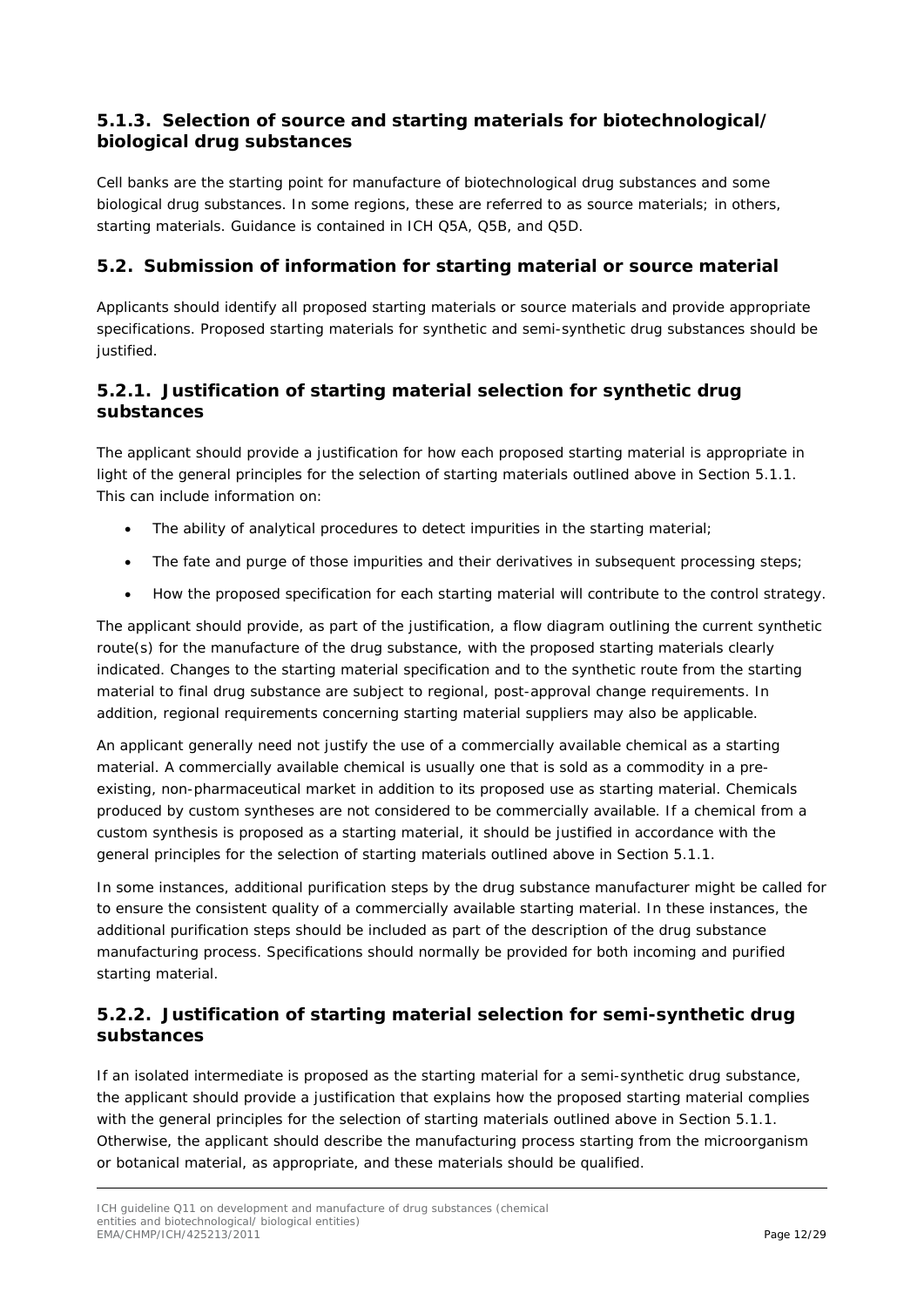#### <span id="page-12-0"></span>**5.2.3. Qualification of source or starting materials for biotechnological/ biological drug substances**

Guidance is contained in ICH Q5A, Q5B and Q5D.

# <span id="page-12-1"></span>**6. Control strategy**

### <span id="page-12-2"></span>*6.1. General principles*

A control strategy is a planned set of controls, derived from current product and process understanding that assures process performance and product quality (ICH Q10). Every drug substance manufacturing process, whether developed through a traditional or an enhanced approach (or some combination thereof), has an associated control strategy.

A control strategy can include, but is not limited to, the following:

- Controls on material attributes (including raw materials, starting materials, intermediates, reagents, primary packaging materials for the drug substance, etc.);
- Controls implicit in the design of the manufacturing process (e.g., sequence of purification steps (Biotechnological/Biological drug substances), or order of addition of reagents (Chemical entities));
- In-process controls (including in-process tests and process parameters);
- Controls on drug substance (e.g., release testing).

#### <span id="page-12-3"></span>**6.1.1. Approaches to developing a control strategy**

A control strategy can be developed through a combination of approaches, utilising the traditional approach for some CQAs, steps, or unit operations, and a more enhanced approach for others.

In a traditional approach to developing a manufacturing process and control strategy, set points and operating ranges are typically set narrowly based on the observed data to ensure consistency of manufacture. More emphasis is placed on assessment of CQAs at the stage of the drug substance (i.e., end-product testing). The traditional approach provides limited flexibility in the operating ranges to address variability (e.g., in raw materials).

An enhanced approach to manufacturing process development generates better process and product understanding than the traditional approach, so sources of variability can be identified in a more systematic way. This allows for the development of more meaningful and efficient parametric, attribute, and procedural controls. The control strategy might be developed through several iterations as the level of process understanding increases during the product lifecycle. A control strategy based on an enhanced approach can provide for flexibility in the operating ranges for process parameters to address variability (e.g., in raw materials).

#### <span id="page-12-4"></span>**6.1.2. Considerations in developing a control strategy**

A control strategy should ensure that each drug substance CQA is within the appropriate range, limit, or distribution to assure drug substance quality. The drug substance specification is one part of a total control strategy and not all CQAs need to be included in the drug substance specification. CQAs can be (1) included on the specification and confirmed through testing the final drug substance, or (2) included on the specification and confirmed through upstream controls (e.g., as in Real Time Release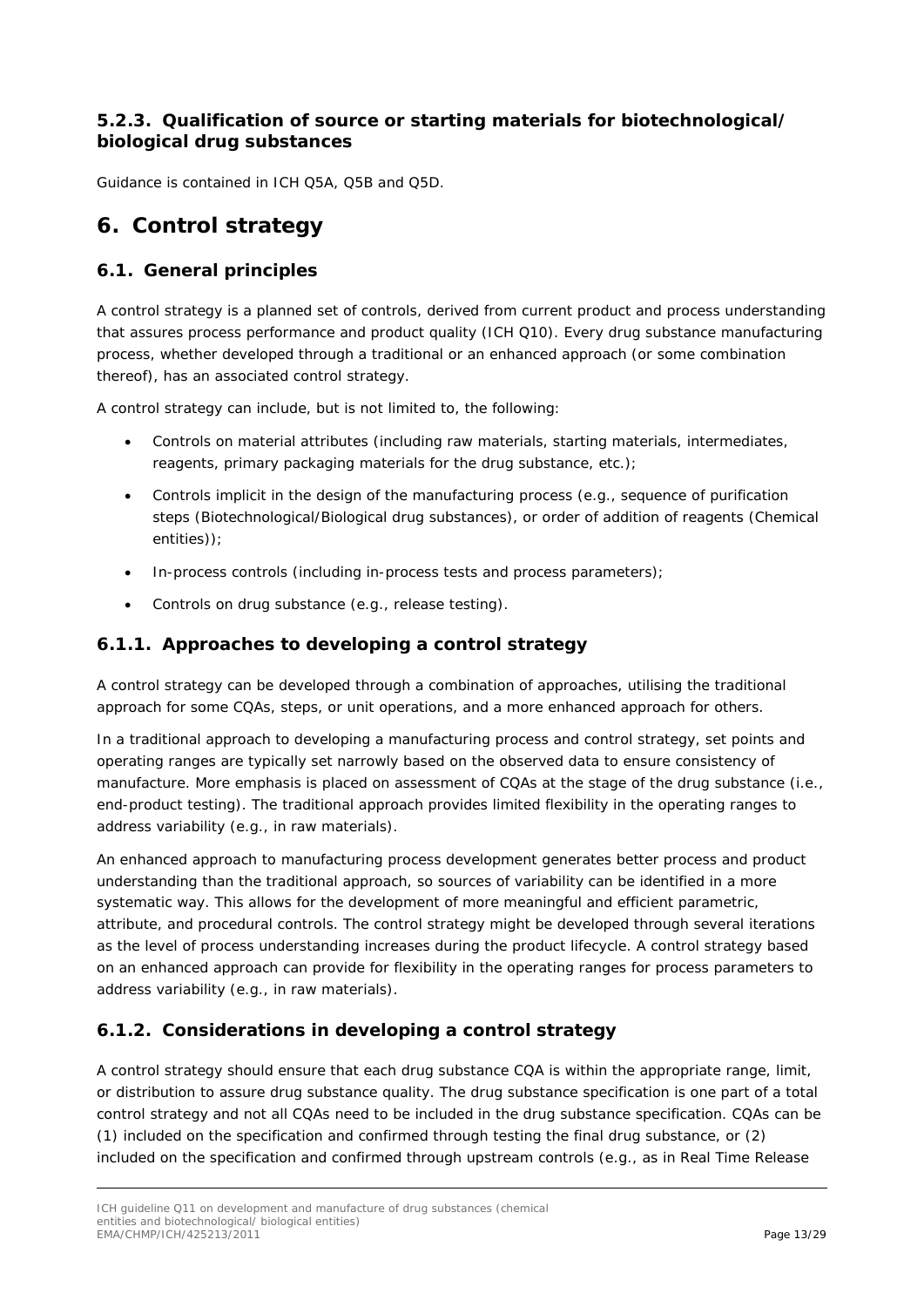Testing (RTRT)), or (3) not included on the specification but ensured through upstream controls. Examples of upstream controls can include:

- in process testing;
- use of measurements of process parameters and/or in process material attributes that are predictive of a drug substance CQA. In some cases, Process Analytical Technology (PAT) can be used to enhance control of the process and maintain output quality.

Regardless of whether a traditional or enhanced process development approach is taken, the use of upstream controls should be based on an evaluation and understanding of the sources of variability of a CQA. Downstream factors that might impact the quality of the drug substance, such as temperature changes, oxidative conditions, light, ionic content, and shear, should be taken into consideration.

When developing a control strategy, a manufacturer can consider implementing controls for a specific CQA at single or multiple locations in the process, depending on the risk associated with the CQA and the ability of individual controls to detect a potential problem. For example, with sterilised chemical entities or biotechnological/biological drug substances, there is an inherent limitation in the ability to detect low levels of bacterial or viral contamination. In these cases, testing on the drug substance is considered to provide inadequate assurance of quality, so additional controls (e.g., attribute and inprocess controls) are incorporated into the control strategy.

The quality of each raw material used in the manufacturing process should be appropriate for its intended use. Raw materials used in operations near the end of the manufacturing process have a greater potential to introduce impurities into the drug substance than raw materials used upstream. Therefore, manufacturers should evaluate whether the quality of such materials should be more tightly controlled than similar materials used upstream.

#### <span id="page-13-0"></span>*6.2. Submission of control strategy information*

The information provided on the control strategy should include detailed descriptions of the individual elements of the control strategy plus, when appropriate, a summary of the overall drug substance control strategy. The summary of the overall control strategy can be presented in either a tabular format or in a diagrammatic format, to aid visualisation and understanding (see Example 5 for example of a Control Strategy Summary in tabular form). Ideally, the summary should explain how the individual elements of the control strategy work together to assure drug substance quality.

ICH M4Q recommends that the individual elements of the control strategy reported in an application be provided in the appropriate sections of a submission, including:

- Description of Manufacturing Process and Process Controls (3.2.S.2.2);
- Control of Materials (3.2.S.2.3);
- Controls of Critical Steps and Intermediates (3.2.S.2.4);
- Control of Drug Substance (3.2.S.4);
- Container Closure System (3.2.S.6).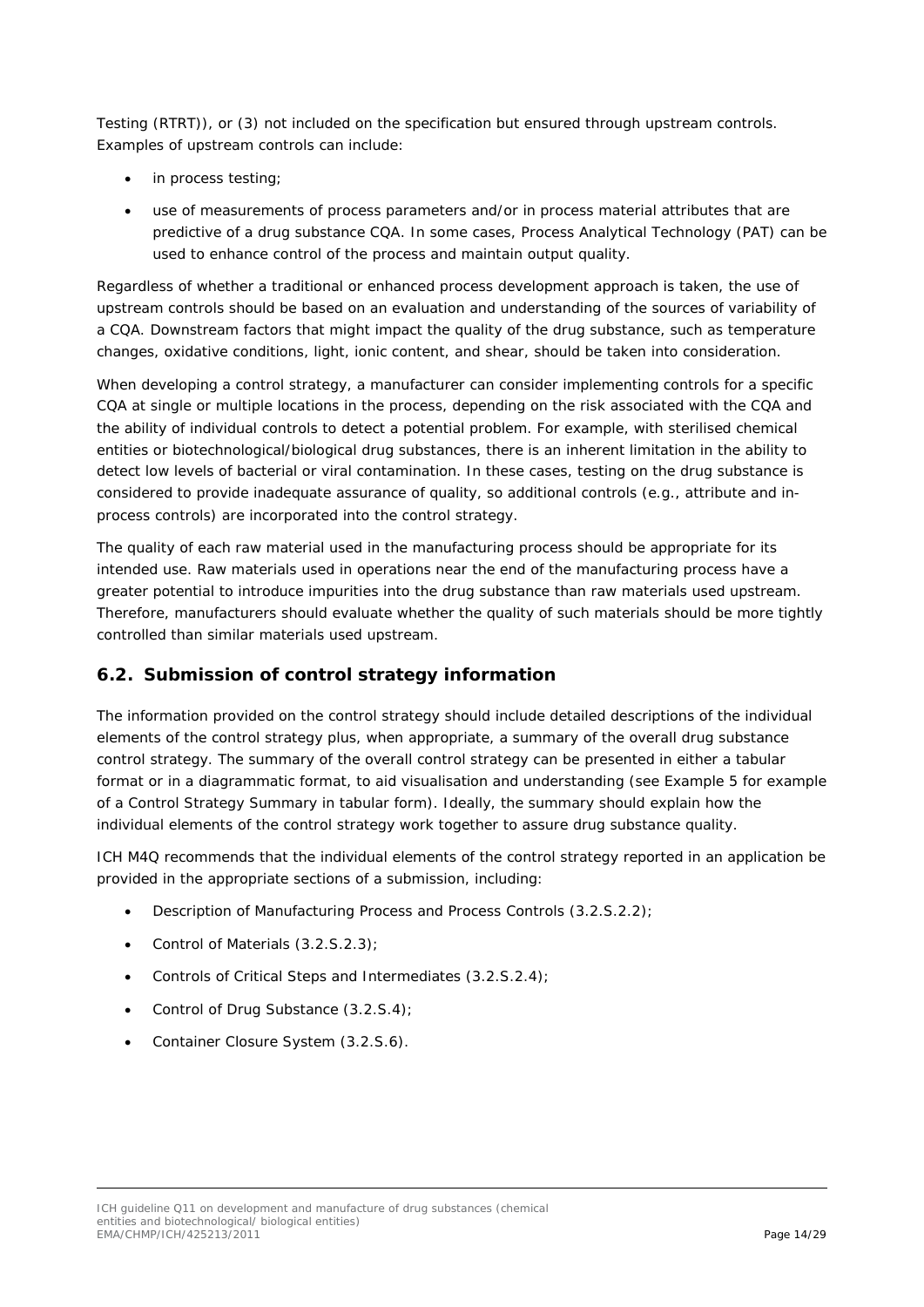# <span id="page-14-0"></span>**7. Process validation/evaluation**

### <span id="page-14-1"></span>*7.1. General principles*

Process validation is the documented evidence that the process, operated within established parameters, can perform effectively and reproducibly to produce a drug substance or intermediate meeting its predetermined specifications and quality attributes (ICH Q7).

Process validation can include the collection and evaluation of data, from the process design stage throughout production, that establish scientific evidence that a process is capable of consistently delivering a quality drug substance.

The drug substance manufacturing process should be validated before commercial distribution of resulting drug product. For biotechnological processes, or for aseptic processing and sterilisation process steps for drug substances, the data provided in support of process validation is included as part of the marketing application (3.2.S.2.5). For non-sterile chemical entity drug substance processes, results of process validation studies are not normally included in the dossier.

Generally, process validation includes the collection of data on an appropriate number of production batches (see ICH Q7, Section 12.5). The number of batches can depend on several factors including but not limited to: (1) the complexity of the process being validated; (2) the level of process variability; and (3) the amount of experimental data and/or process knowledge available on the specific process.

As an alternative to the traditional process validation, continuous process verification (ICH Q8) can be utilised in process validation protocols for the initial commercial production and also for manufacturing process changes for the continual improvement throughout the remainder of the product lifecycle.

Principles Specific to Biotechnological/Biological Drug Substance

For biotechnological/biological drug substances, the information provided in the dossier in support of process validation usually contains both commercial-scale process validation studies and small-scale studies. Process validation batches should be representative of the commercial process, taking into account the batch definition as detailed in the process description.

The contribution of data from small-scale studies to the overall validation package will depend upon demonstration that the small-scale model is an appropriate representation of the proposed commercial scale. Data should be provided demonstrating that the model is scalable and representative of the proposed commercial process. Successful demonstration of the suitability of the small-scale model can enable manufacturers to propose process validation with reduced dependence on testing of commercial-scale batches. Data derived from commercial-scale batches should confirm results obtained from small scale studies used to generate data in support of process validation. Scientific grounds, or reference to guidelines which do not require or specifically exclude such studies, can be an appropriate justification to conduct certain studies only at small scale (e.g., viral removal).

Studies should be conducted to demonstrate the ability of the process to remove product-related impurities, process-related impurities (ICH Q6B) and potential contaminants (such as viruses in processes using material from human or animal origin, see ICH Q5A). Studies carried out to demonstrate the lifetime of chromatography columns can include experimental studies carried out in small-scale models but should be confirmed during commercial-scale production.

The limit of in vitro cell age for commercial production should be assessed. ICH documents Q5B and Q5D provide further guidance for relevant products.

ICH guideline Q11 on development and manufacture of drug substances (chemical entities and biotechnological/ biological entities) EMA/CHMP/ICH/425213/2011 Page 15/29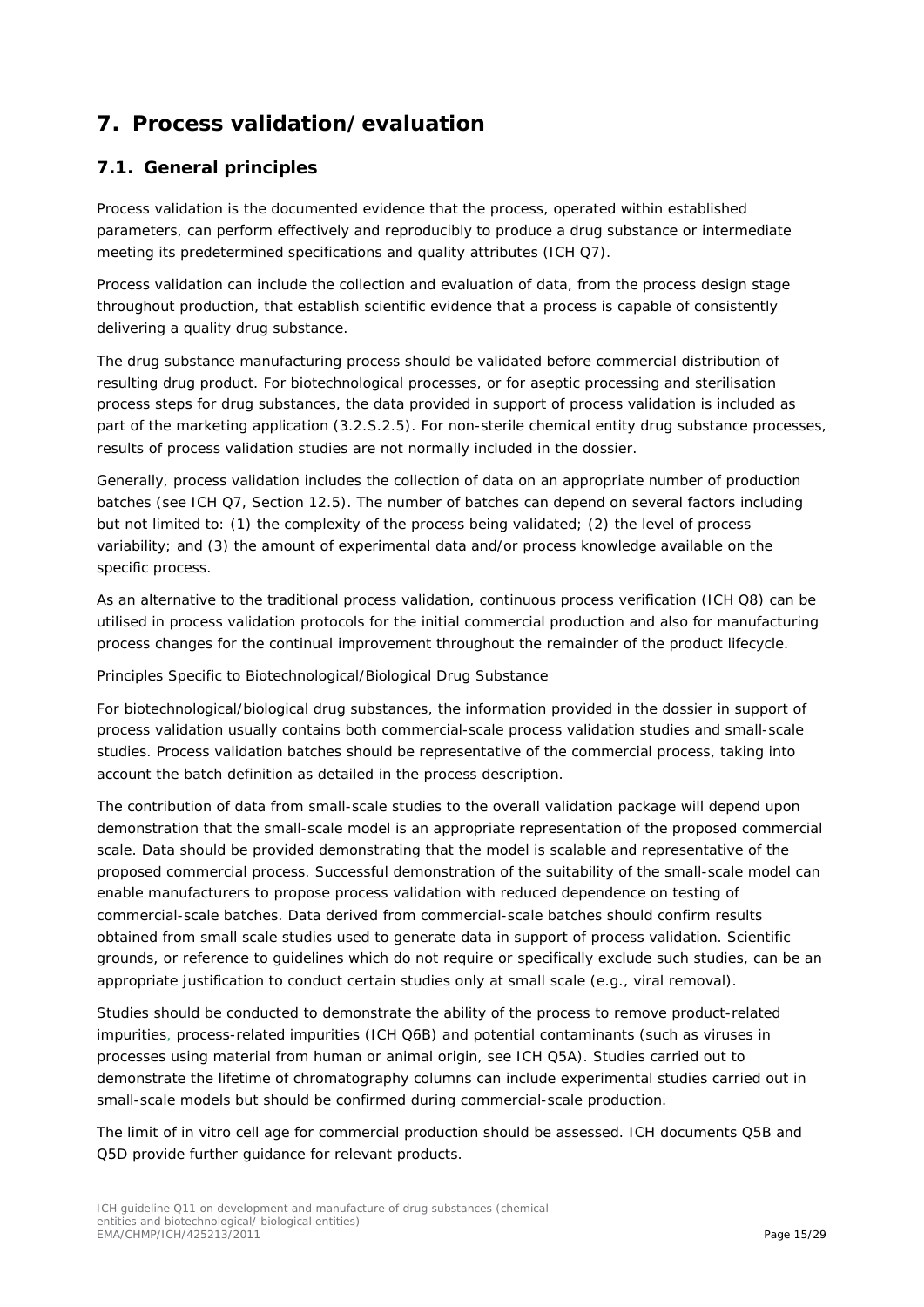When platform manufacturing experience is utilised, the suitability of the control strategy should be demonstrated and the drug substance manufacturing process should be appropriately validated at the time of marketing authorisation application. Usually, full scale validation studies should include data derived from the final manufacturing process and site(s) used to produce the product to be commercialised.

### <span id="page-15-0"></span>*7.2. Principles Specific to Biotechnological/Biological Drug Substance*

For biotechnological/biological drug substances, the information provided in the dossier in support of process validation usually contains both commercial-scale process validation studies and small-scale studies. Process validation batches should be representative of the commercial process, taking into account the batch definition as detailed in the process description.

The contribution of data from small-scale studies to the overall validation package will depend upon demonstration that the small-scale model is an appropriate representation of the proposed commercial scale. Data should be provided demonstrating that the model is scalable and representative of the proposed commercial process. Successful demonstration of the suitability of the small-scale model can enable manufacturers to propose process validation with reduced dependence on testing of commercial-scale batches. Data derived from commercial-scale batches should confirm results obtained from small scale studies used to generate data in support of process validation. Scientific grounds, or reference to guidelines which do not require or specifically exclude such studies, can be an appropriate justification to conduct certain studies only at small scale (e.g., viral removal).

Studies should be conducted to demonstrate the ability of the process to remove product-related impurities, process-related impurities (ICH Q6B) and potential contaminants (such as viruses in processes using material from human or animal origin, see ICH Q5A). Studies carried out to demonstrate the lifetime of chromatography columns can include experimental studies carried out in small-scale models but should be confirmed during commercial-scale production.

The limit of in vitro cell age for commercial production should be assessed. ICH documents Q5B and Q5D provide further guidance for relevant products.

When platform manufacturing experience is utilised, the suitability of the control strategy should be demonstrated and the drug substance manufacturing process should be appropriately validated at the time of marketing authorisation application. Usually, full scale validation studies should include data derived from the final manufacturing process and site(s) used to produce the product to be commercialised.

## <span id="page-15-1"></span>**8. Submission of manufacturing process development and related information in common technical documents (CTD) format**

The use of an enhanced approach to process development results in the generation of information for which a location in the CTD is not defined. Process development information should usually be submitted in Section 3.2.S.2.6 of the CTD. Other information resulting from development studies could be accommodated by the CTD format in a number of different ways and some specific suggestions are provided below. The applicant should clearly indicate where the different information is located. In addition to what is submitted in the application, certain topics referenced in this guideline (e.g., lifecycle management, continual improvement) are handled under the applicant's pharmaceutical quality system (see ICH Q10).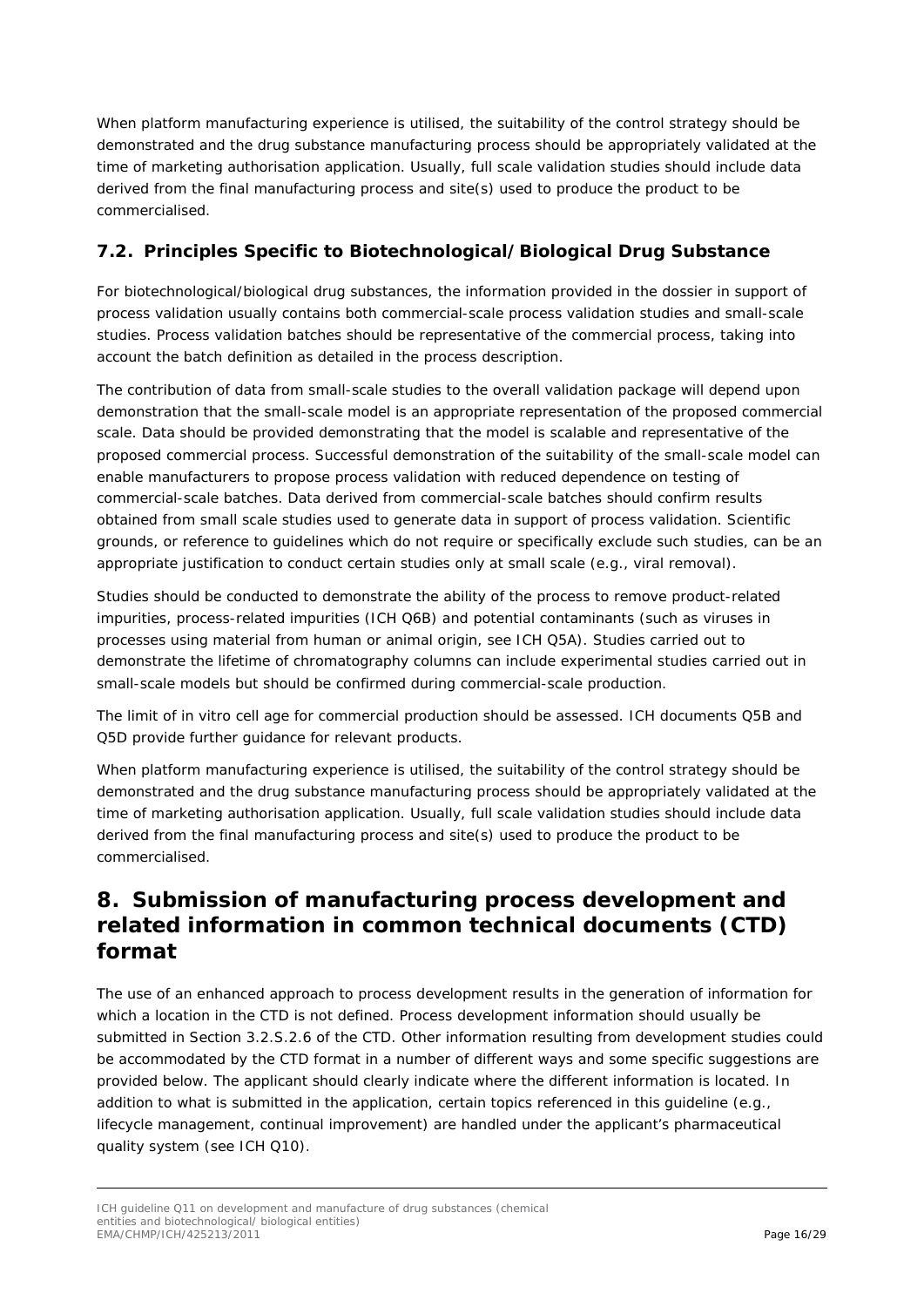### <span id="page-16-0"></span>*8.1. Quality risk management and process development*

Quality risk management can be used at different stages during process development and manufacturing implementation. The assessments used to guide and justify development decisions (e.g., risk assessment and functional relationships linking material attributes and process parameters to drug substance CQAs) can be summarised in section 3.2.S.2.6.

### <span id="page-16-1"></span>*8.2. Critical quality attributes (CQAs)*

The CQAs of the drug substance should be listed, and the rationale for designating these properties or characteristics as CQAs should be provided in the manufacturing process development section of the application (3.2.S.2.6). However, detailed information about structural characterisation studies that supports the designation of these properties or characteristics as CQAs should be provided in the appropriate CTD format sections (e.g., 3.2.S.3.1 Elucidation of Structure and other Characteristics, 3.2.S.7 Stability). Some discussion of drug substance CQAs as they relate to drug product CQAs can be appropriate in the pharmaceutical development section of the application (3.2.P.2.1, Components of the Drug Product).

#### <span id="page-16-2"></span>*8.3. Design space*

As an element of the proposed manufacturing process, the design space(s) can be described in the section of the application that includes the description of the manufacturing process and process controls (3.2.S.2.2). If appropriate, additional information can be provided in the section of the application that addresses the controls of critical steps and intermediates (3.2.S.2.4). The manufacturing process development section of the application (3.2.S.2.6) is the appropriate place to summarise and describe process development studies that provide the basis for the design space(s). The relationship of the design space(s) to the overall control strategy can be discussed in the section of the application that includes the justification of the drug substance specification (3.2.S.4.5).

### <span id="page-16-3"></span>*8.4. Control strategy*

Although the drug substance specification is only one part of the total control strategy, the section of the application that includes the justification of the drug substance specification (3.2.S.4.5) is a good place to summarise the overall drug substance control strategy. However, detailed information about input material controls, process controls, and control of drug substance should still be provided in the appropriate CTD format sections (e.g., description of manufacturing process and process controls (3.2.S.2.2), control of materials (3.2.S.2.3), controls of critical steps and intermediates (3.2.S.2.4), drug substance specification (3.2.S.4.1)). A brief description of relevant changes to the control strategy during the evolution of the manufacturing process should be provided in section 3.2.S.2.6 of the application.

## <span id="page-16-4"></span>**9. Lifecycle management**

The quality system elements and management responsibilities described in ICH Q10 are intended to encourage the use of science-based and risk-based approaches at each lifecycle stage, thereby promoting continual improvement across the entire product lifecycle. Product and process knowledge should be managed from development through the commercial life of the product up to and including product discontinuation.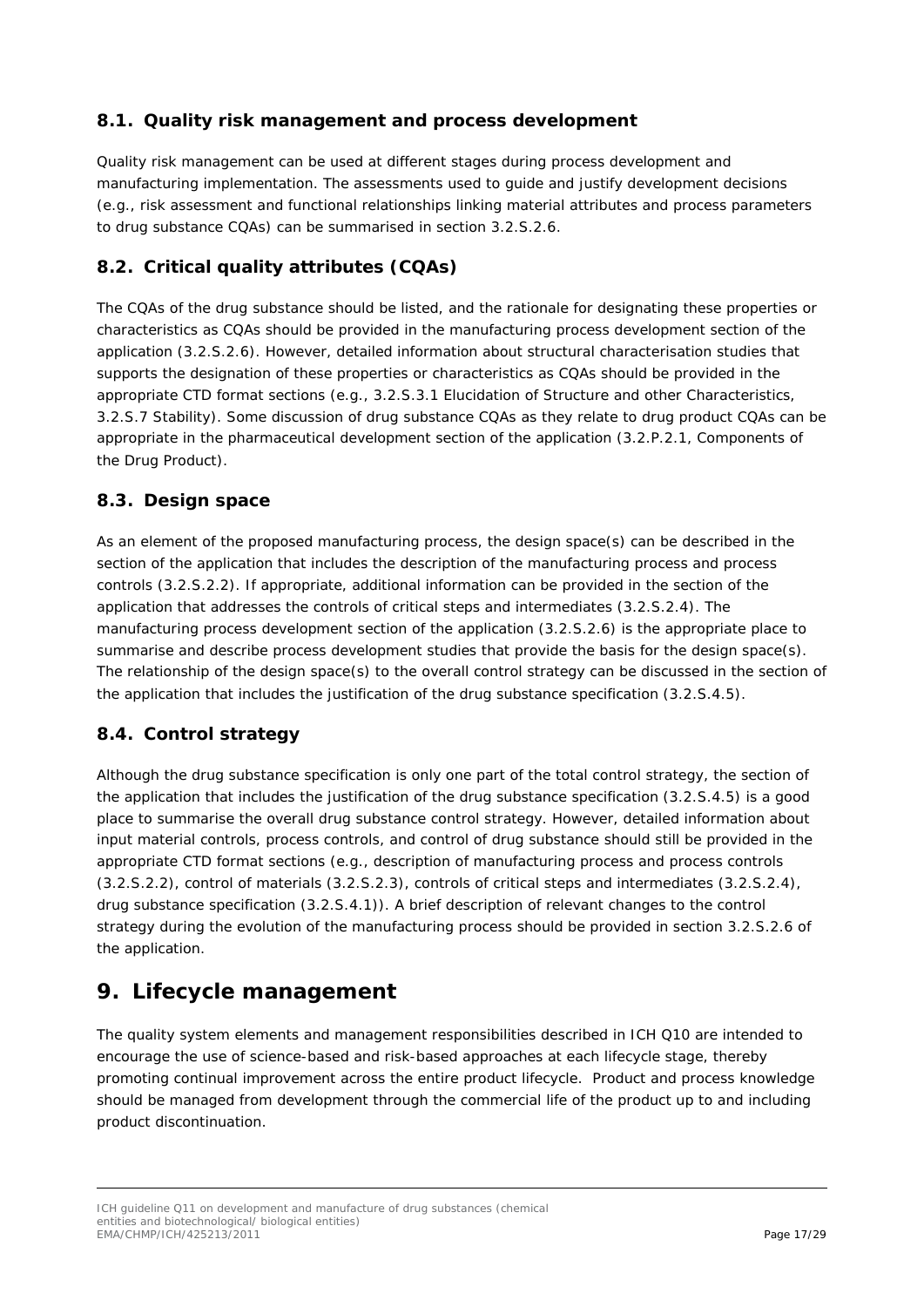The development and improvement of a drug substance manufacturing process usually continues over its lifecycle. Manufacturing process performance, including the effectiveness of the control strategy, should be periodically evaluated. Knowledge gained from commercial manufacturing can be used to further improve process understanding and process performance and to adjust the control strategy to ensure drug substance quality. Knowledge gained from other products, or from new innovative technologies, can also contribute to these goals. Continual improvement and successful process validation, or continuous process verification, call for an appropriate and effective control strategy.

There should be a systematic approach to managing knowledge related to both drug substance and its manufacturing process throughout the lifecycle. This knowledge management should include but not be limited to process development activities, technology transfer activities to internal sites and contract manufacturers, process validation studies over the lifecycle of the drug substance, and change management activities. The knowledge and process understanding should be shared as needed to perform the manufacturing process and implement the control strategy across sites involved in manufacturing the drug substance.

An applicant can include in the original submission a proposal for how specific future changes will be managed during the product lifecycle, including changes to the control strategy. As an example of life cycle management of process parameters for a biotechnological product, see Example 2.

Any proposed change to the manufacturing process should be evaluated for the impact on the quality of drug substance and, when appropriate, drug product. This evaluation should be based on scientific understanding of the manufacturing process and should determine appropriate testing to analyse the impact of the proposed change. For chemical entities the appropriate testing to analyse the impact of the proposed change could include, but is not limited to, an assessment of current and potential new impurities and an assessment of the test procedures' abilities to detect any new impurities. This testing should be performed at an appropriate point in the process (e.g., on an intermediate or drug substance) after the proposed change. For process changes for biotechnological/biological drug substances, see also ICH Q5E.

All changes should be subject to internal change management processes as part of the Quality System (ICH Q7 and ICH Q10). This includes movements within the Design Space, which do not require approval by regional regulatory authorities.

Changes to information filed and approved in a dossier should be reported to regulatory authorities in accordance with regional regulations and guidelines.

## <span id="page-17-0"></span>**10. Illustrative examples**

These examples are provided for illustrative purposes and only suggest potential uses. This Appendix is not intended to create any new expectations beyond the current regulatory requirements.

#### <span id="page-17-1"></span>*10.1. Example 1: Linking material attributes and process parameters to drug substance CQAs - chemical entity*

This example illustrates development of a design space using prior knowledge and chemistry first principles. It depicts both a traditional and enhanced approach to determination of the ranges for parameters controlling the formation of a hydrolysis impurity during Step 5 of the following reaction scheme (also used in Example 4).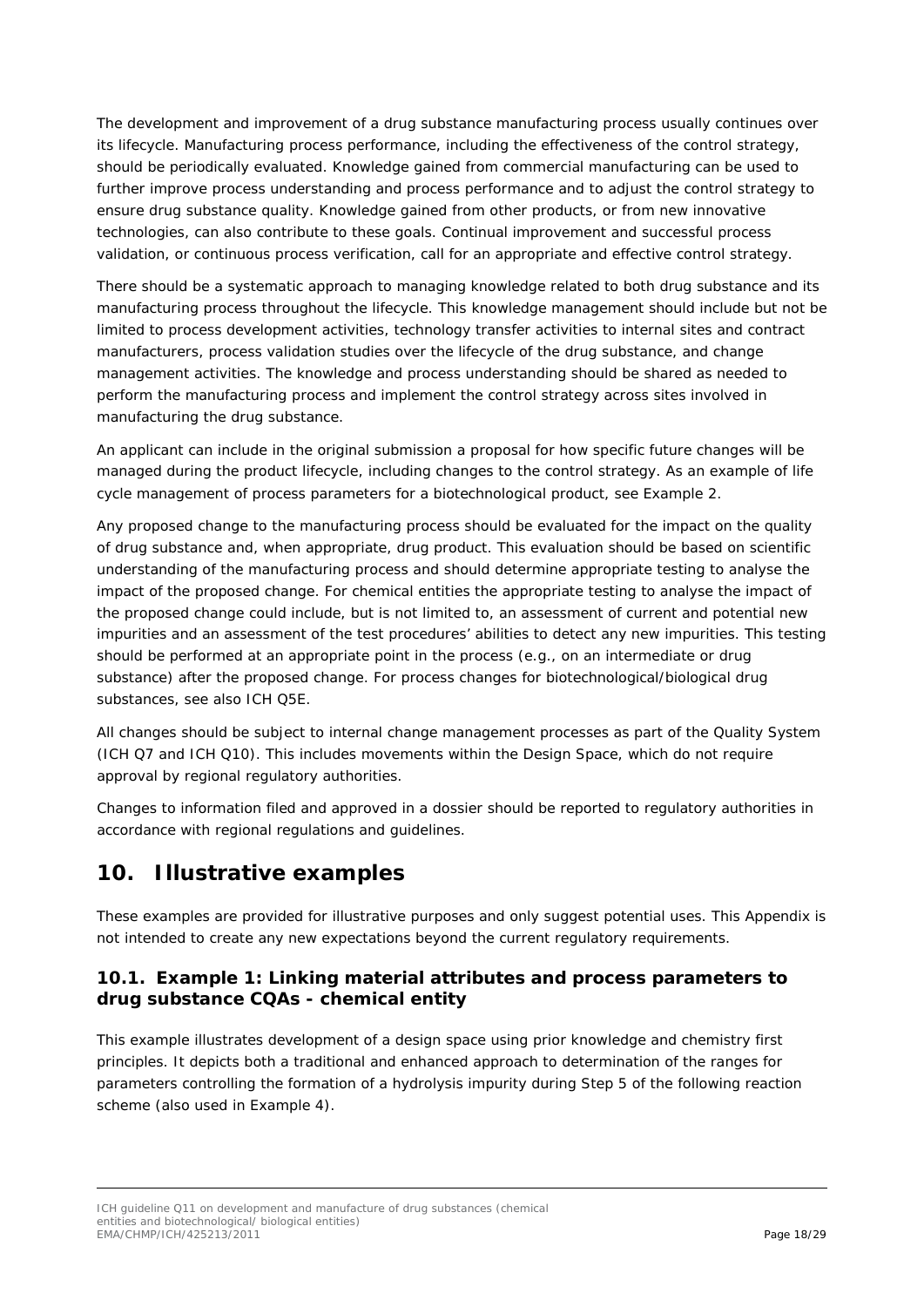

After the formation of intermediate **F** in Step 5, the mixture is heated to reflux. During reflux an impurity is formed through hydrolysis of intermediate **F**.

For the purpose of this simplified example, this is the only reaction of intermediate **F** that occurs during this reflux. The following assumptions were used in the design of the process:

- The concentration of intermediate **F** remains approximately constant;
- Temperature remains constant;
- The acceptance criterion for the hydrolysis impurity in Intermediate **F** is 0.30%. (This is based on the CQA in the drug substance and the demonstrated capacity of the subsequent steps to purge the impurity.);
- The initial amount of water in the reflux mixture depends on the amount of water in Intermediate **E**, which can be controlled by drying.

Time of reflux and water concentration were identified as the most important parameters affecting the hydrolysis of intermediate **F**. Other potential factors were determined to be insignificant based on prior knowledge and risk assessment.

The reaction was expected to follow second-order kinetics according to the equation below:

$$
\frac{d[hydrolysis\_impurity]}{dt} = k[H_2O][F]
$$

Where [*F*] refers to the concentration of intermediate **F**.

Through simple experimentation the following graph linking the extent of hydrolysis to time and the water content of intermediate **E** can be generated: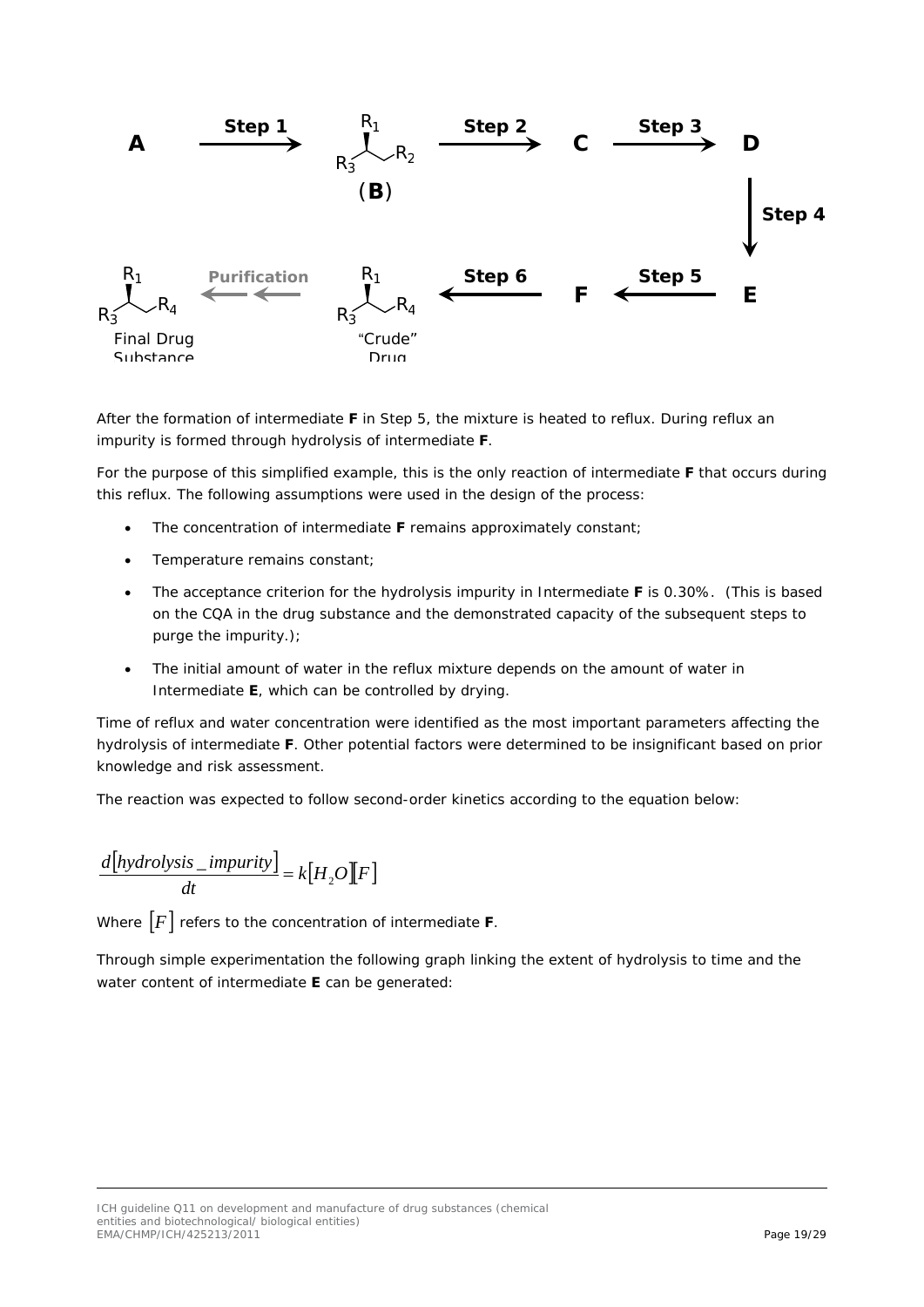Hydrolysis Degradation at Reflux



#### Traditional approach:

In a traditional approach this information would be used to set a proven acceptable range for % water and time that achieves the acceptance criteria for the hydrolysis impurity of 0.30% in intermediate F. This is typically done by setting a target value and maximum such as:

Dry Intermediate E to a maximum water content of 1.0%;

Target reflux time of 1 hour and a maximum reflux time of 3 hours.

#### Enhanced approach:

The 2<sup>nd</sup> order rate equation can be integrated and solved explicitly (Chemical Reaction Engineering, Levenspiel 2<sup>nd</sup> Edition, 1972).

$$
\ln\left(\frac{M-X_F}{M(1-X_F)}\right) = \left(\left[H_2O\right]_o - \left[F\right]_o\right)kt
$$

Where:

| [F]               | refers to the initial concentration of intermediate <b>F</b> ,                                                                                                        |
|-------------------|-----------------------------------------------------------------------------------------------------------------------------------------------------------------------|
| $[H, O]_{\circ}$  | refers to the initial concentration of water,                                                                                                                         |
| $M = [H,O]$       | refers to the ratio of the initial concentration of water to the<br>initial concentration of intermediate <b>F</b> , and                                              |
| $X_F = [X]/[F]_q$ | refers to the time-dependent concentration of the hydrolysis<br>degradant of intermediate <b>F</b> divided by the initial<br>concentration of intermediate <b>F</b> . |

ICH guideline Q11 on development and manufacture of drug substances (chemical entities and biotechnological/ biological entities) EMA/CHMP/ICH/425213/2011 Page 20/29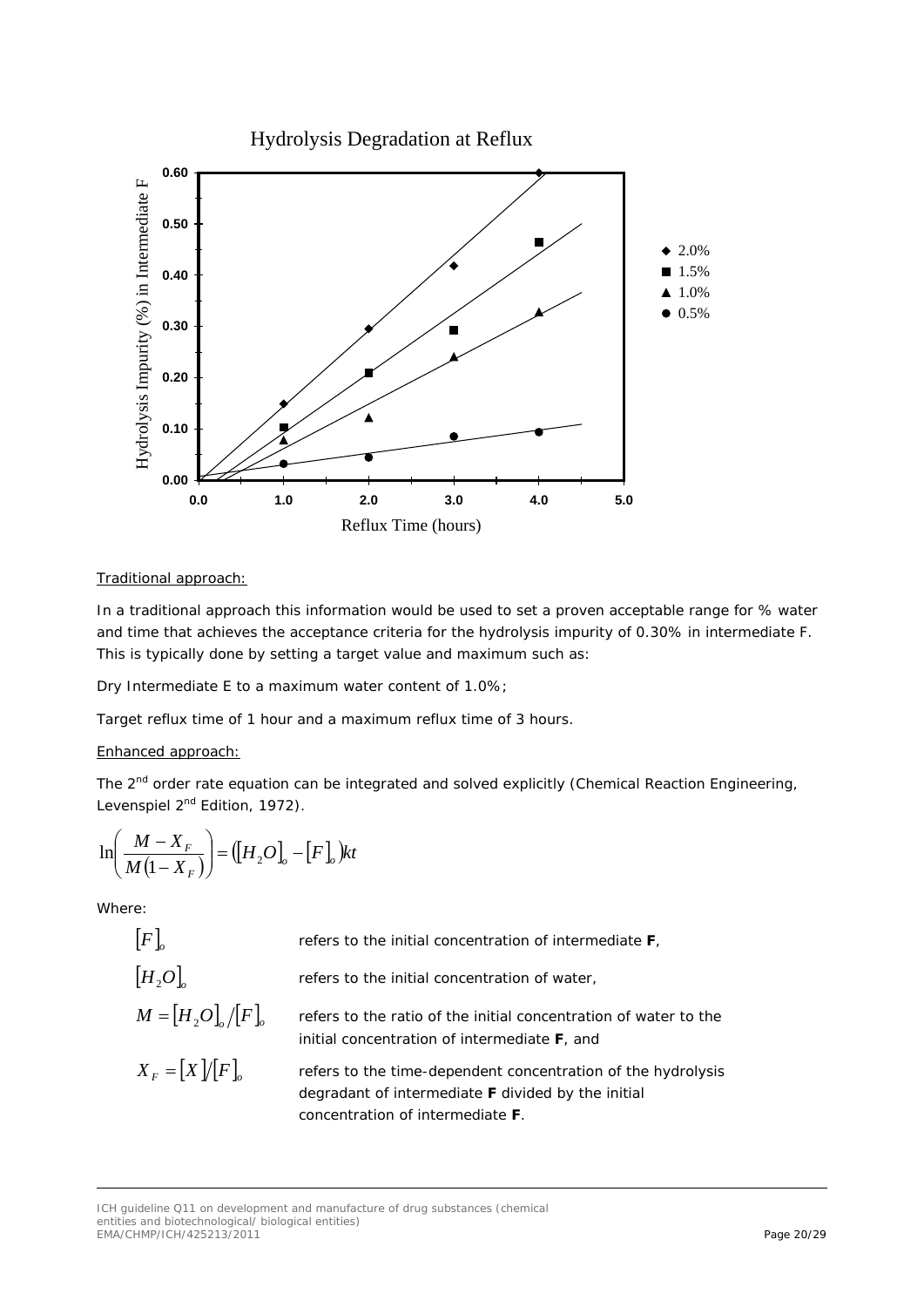Solving this equation for time (*t*) permits the calculation of the maximum allowable reflux time for any combination of initial water content and target level for the hydrolysis impurity. (The initial concentration of intermediate **F** in the reflux mixture will essentially be constant from batch to batch.) The following graph shows the combination of conditions required to ensure that the hydrolysis impurity remains below 0.30% in intermediate **F**.



The area below the line in the plot above could be proposed as the design space.

Summary:

While both the traditional and enhanced approach provide ranges of water content and time to control the formation of the hydrolysis impurity, the enhanced approach allows more manufacturing flexibility.

#### <span id="page-20-0"></span>*10.2. Example 2: Use of quality risk management to support lifecycle management of process parameters*

This example illustrates how results from an iterative quality risk assessment can be used to communicate the rationale for classification and proposed future management of changes to process parameters. Relevant parameters for establishment of a design space for a Q-anion exchange column are shown in this Risk Ranking Histogram. The histogram showing the ranking of parameters is intended for illustrative purposes only and is not all inclusive, nor is it meant to be applicable to all products that may use ion exchange chromatography.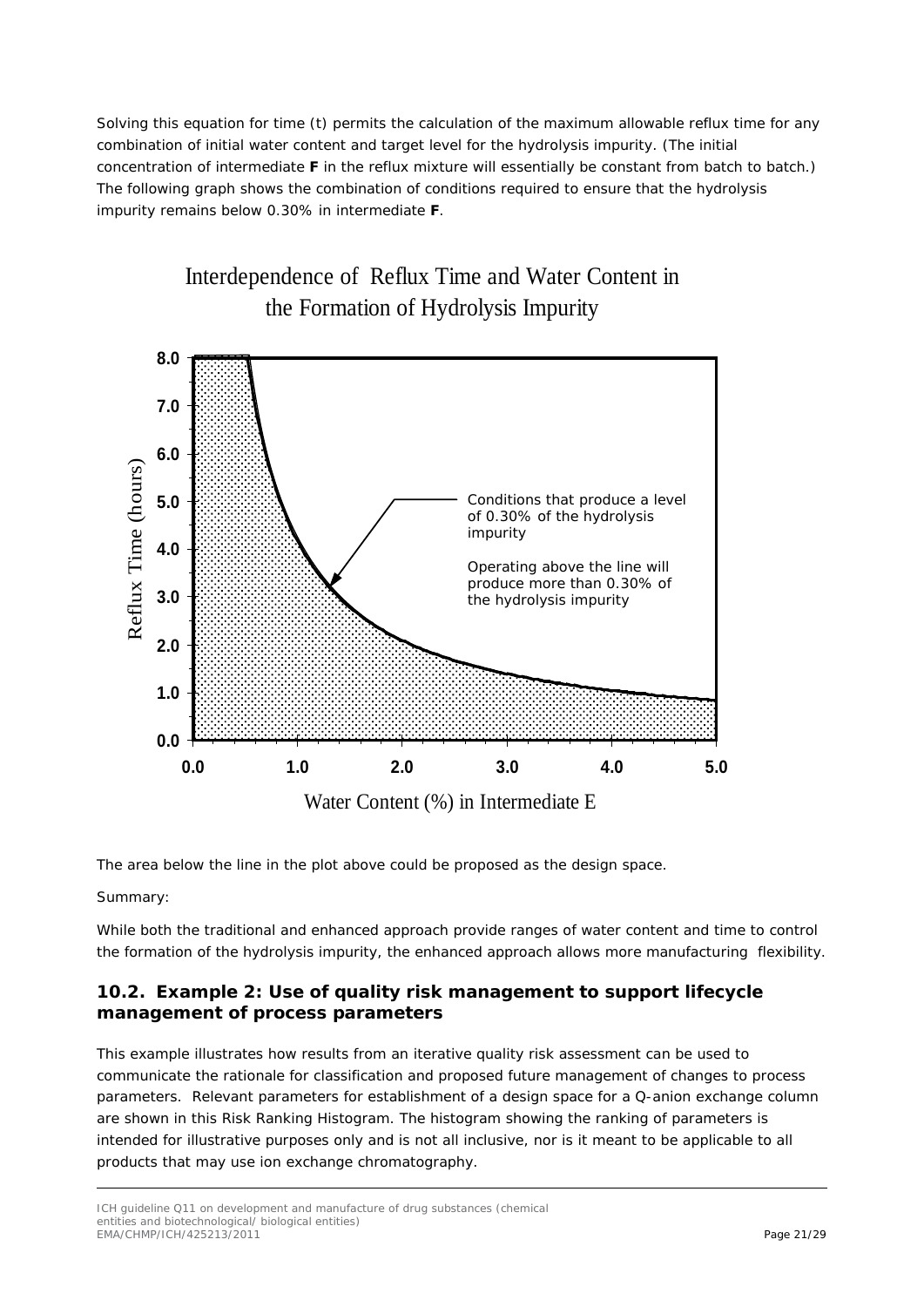#### Initial filing

A quality risk assessment utilising prior knowledge and development studies can be used to rank process parameters based on their relative potential to have an effect on product quality if parameter ranges were changed. The histogram shows the potential impact to quality for future changes to parameter ranges based on the knowledge and understanding at the time of submission. Process development studies and interaction studies were conducted to establish design space boundaries for each of the higher risk parameters (parameters A-F) that impact CQAs. Parameters G, H and I were also challenged in the development studies and shown not to impact CQAs under the conditions studied. Changes to the ranges of these parameters could still carry residual risk (based on prior knowledge/uncertainties, including potential scale sensitivity). Parameters J-T were considered lower risk parameters based on documented prior knowledge, and therefore an impact on quality attributes is not anticipated. The ranking of parameters from the quality risk assessment can be used to communicate with regulators regarding a lifecycle management approach to assure continual improvement throughout the product lifecycle.

#### Lifecycle management options

Risk should be reassessed throughout the lifecycle as process understanding increases. Recommendations regarding lifecycle management changes can be found in the Pharmaceutical Quality System (PQS) as described in ICH Q10.

Working within the design space is not considered as a change. Movement out of the design space is considered to be a change and consequently any extension of ranges for higher risk parameters (i.e. parameters A-F) outside the design space would normally initiate a regulatory post approval change process.

An applicant can include in the original submission a proposal for how specific future changes to parameters G, H, and I will be managed during the product lifecycle. Extension of ranges for lower risk parameters (J-T) is addressed primarily via the PQS and does not require prior regulatory approval, although notification may be called for depending on regional regulatory requirements and guidance. If it is determined subsequently to the filing that there is a change in the risk ranking, such that an extension of ranges for a parameter represents a higher risk, this change should be appropriately filed through the regional regulatory process.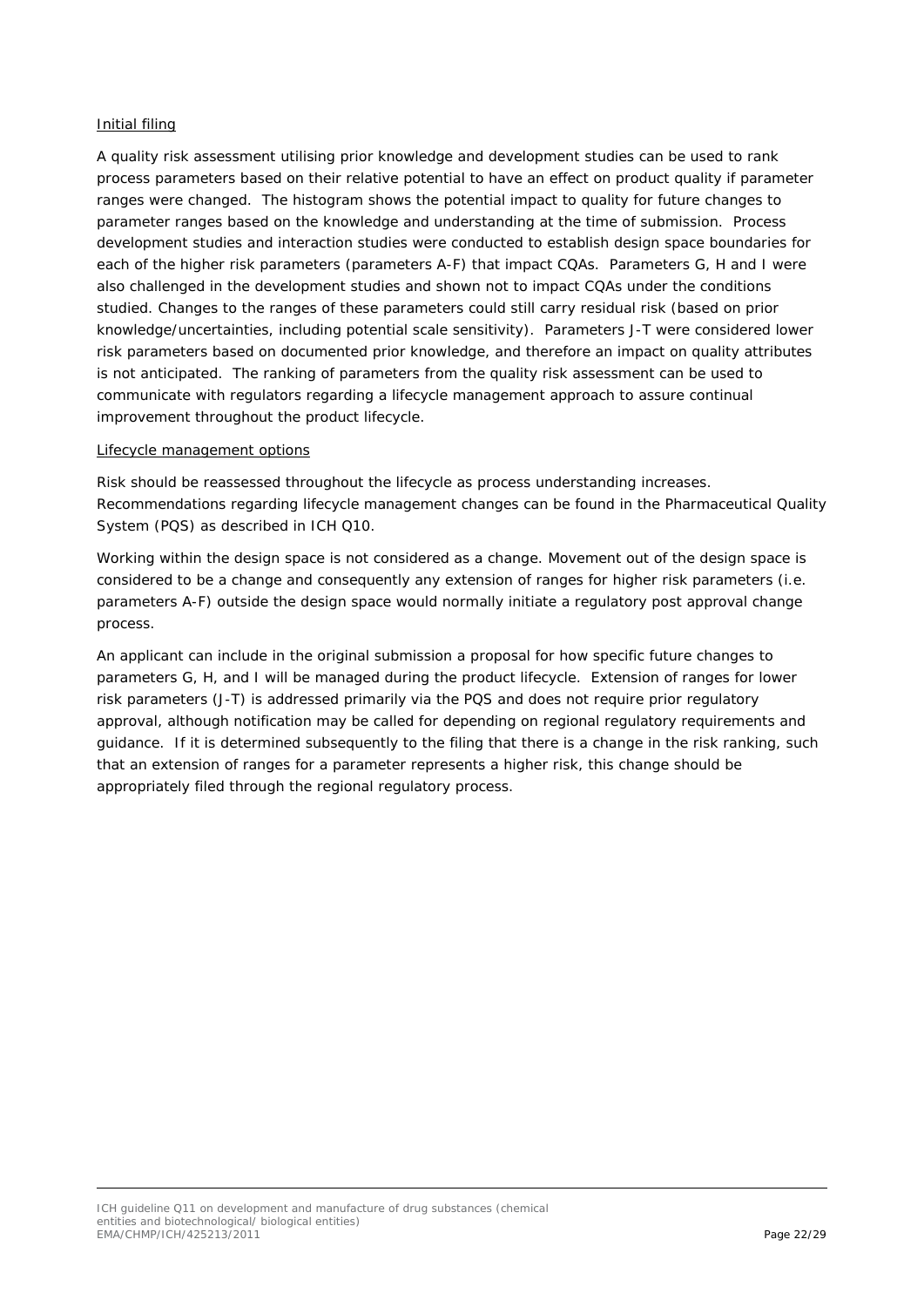

#### Risk Ranking of Ion Chromatography Process Parameters

### <span id="page-22-0"></span>*10.3. Example 3: Presentation of a design space for a biotechnological drug substance unit operation*

This example is based on a design space for a drug substance purification unit operation (Q-anion exchange column run for a monoclonal antibody in flow-through mode), determined from the common region of successful operating ranges for multiple CQAs. This figure illustrates a potential depiction of a design space based on successful operating ranges for three CQAs and the use of prior knowledge (platform manufacturing) in developing a design space. The ranges represented here indicate areas of successful operation. Operation beyond these ranges does not necessarily mean that drug substance of unacceptable quality will be produced, simply that these operating conditions have not been studied and therefore the quality of the drug substance is unknown.

Viral clearance and host cell protein (HCP) ranges were derived from multivariate experimentation (see ICH Q8). The successful operating range for DNA was derived from prior knowledge (platform manufacturing) which in turn was derived from results of multivariate studies performed on related products. The successful operating range for HCP lies within the viral clearance and DNA successful operating ranges. In this example, the diagrams below show how HCP limits the unit operation design space compared to viral safety and DNA. Consideration of additional input variables, process parameters, or CQAs could limit design space further.

The design space is applicable only within specified conditions, including

- 1. Appropriately defined quality criteria for input materials;
- 2. Appropriately selected CQAs and process parameters.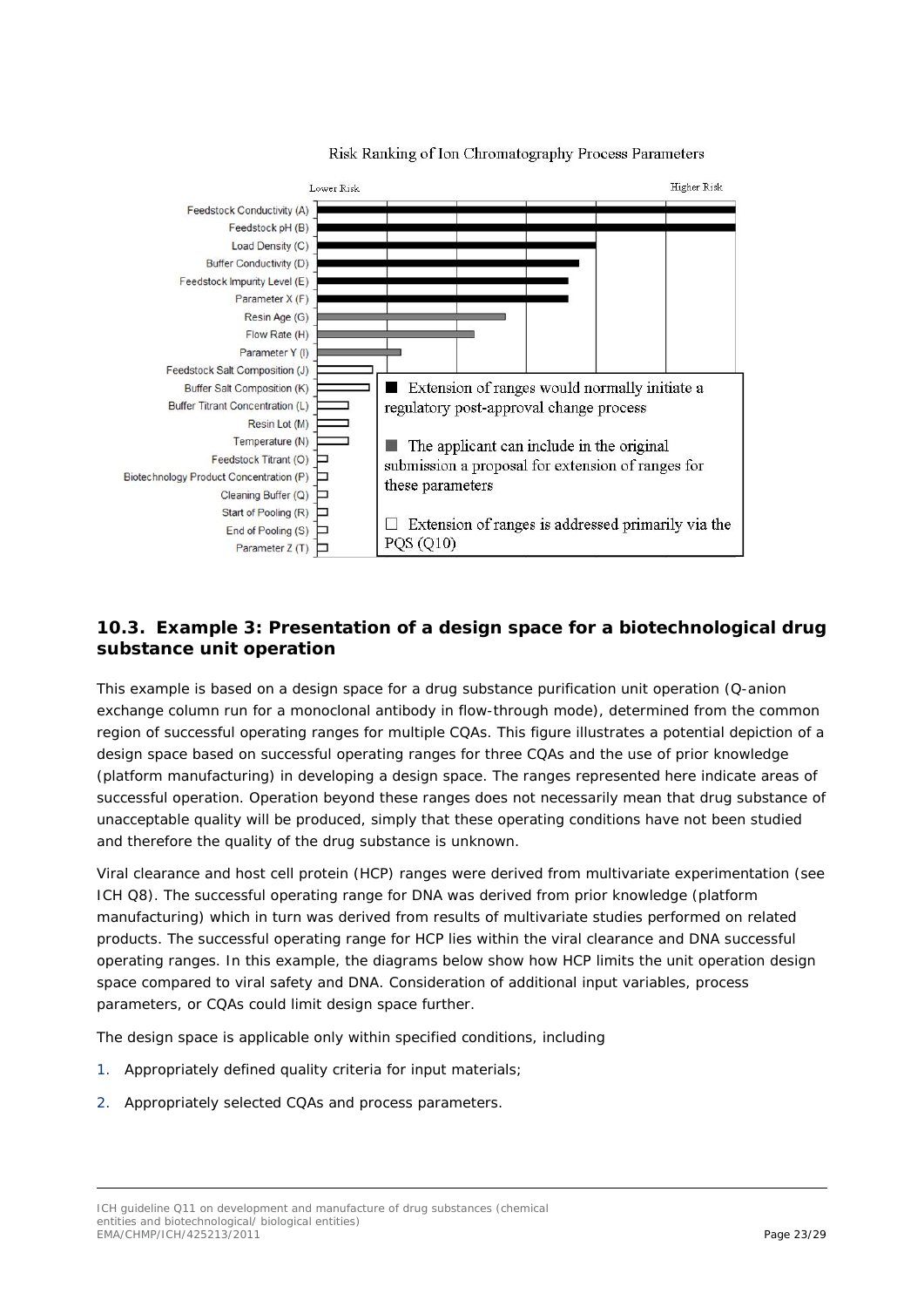

<span id="page-23-0"></span>*10.4. Example 4: Selecting an appropriate starting material* 



This example illustrates the importance of considering all general principles described in section 5.1.1 when selecting an appropriate starting material, rather than applying each general principle in isolation. The example is fictional, based on a linear synthesis for a relatively simple molecule, and is not intended to convey any particular meaning in relation to the number of steps.

The desired stereochemical configuration in the drug substance results from the synthesis of compound **B** in step 1 from a commercially available achiral precursor **A** and a stereo-selective reagent. A small amount of the opposite enantiomer of compound **B** is also formed in step 1. Once formed, both stereochemical configurations persist through the synthetic steps that follow, so the drug substance also contains a small amount of its undesired enantiomer as a specified impurity. In accordance with the principle that manufacturing steps that impact the drug substance impurity profile should normally be included in the manufacturing process described in section 3.2.S.2.2 of the application, it could be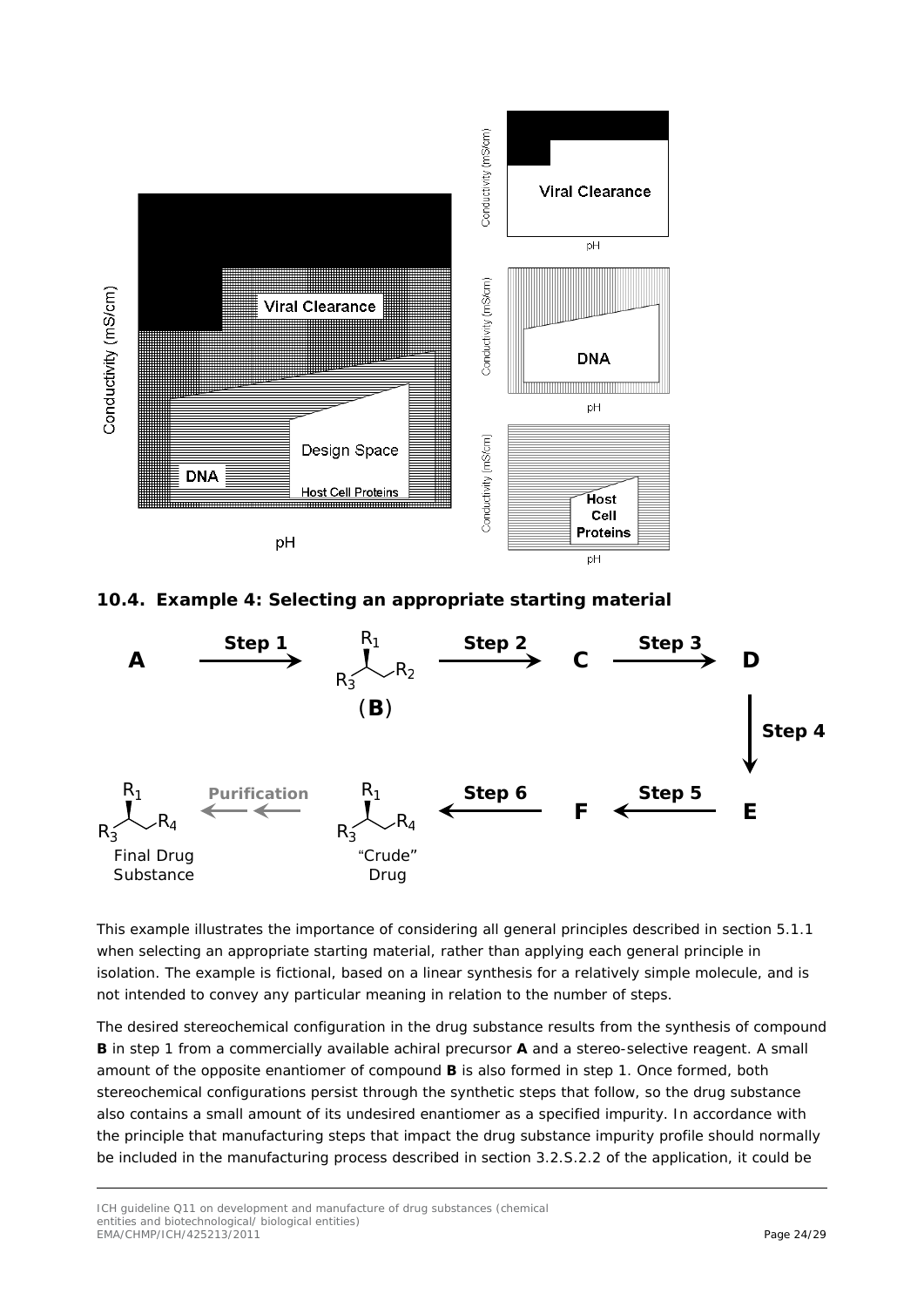concluded that step 1 should be described in 3.2.S.2.2, and that **A** should be considered the starting material.

However, for this manufacturing process, it is also known that all of the significant impurities in the drug substance (other than opposite enantiomer) arise from steps 4, 5, and 6. Steps 2 and 3 have no impact on the drug substance impurity profile, and the only impact from step 1 is with regard to the enantiomeric impurity. Furthermore, it is also known that the stereocentre first formed in step 1 is stable to the manufacturing conditions in all of the steps that follow (i.e., no racemisation occurs or is ever likely to occur), and that a suitable analytical procedure exists for measuring the amount of the opposite enantiomer in compound **D**. Therefore, provided compound **D** is in accordance with most of the other general principles described in section 5.1.1, it would be reasonable to propose **D** as the starting material instead of **A** in accordance with the principle that early steps in the manufacturing process tend to have a lower potential to impact drug substance quality than later steps. In this example, the only impact of step 1 is on the amount of the enantiomeric impurity in the drug substance, and this could alternatively be controlled through an appropriate limit on the amount of the opposite enantiomer in compound **D**. Information on steps 1-3 would be made available to regulatory authorities in order to justify such a proposal as per regional expectations.

A similar argument could be made if the stereocentre in the drug substance originated in the commercially available precursor **A** instead of being created in step 1.

#### <span id="page-24-0"></span>*10.5. Example 5: Summary of control elements for select CQAs*

This example illustrates how part of a drug substance control strategy might be summarised in tabular form. The tables show how an applicant can communicate information on multiple elements of a drug substance control strategy and guide the reviewer to sections of the CTD where detailed elements of the control strategy are described or justified. Such control strategy summary tables should not contain the rationale or justification for the controls but should simply indicate where the information can be found in the application for marketing authorisation.

There are multiple ways of presenting this information, and two are shown below. One table shows more detail than the other to illustrate that there is a range of possibilities for presenting this information. The amount of detail included in a control strategy summary table is up to the applicant and is not related to the type of drug substance. CQAs and control elements shown in the tables below are only examples and are not intended to be a comprehensive representation of all elements of a drug substance control strategy. The tables should not be considered templates. The section of the application that includes the justification of the drug substance specification (3.2.S.4.5) is a good place to summarise the overall drug substance control strategy.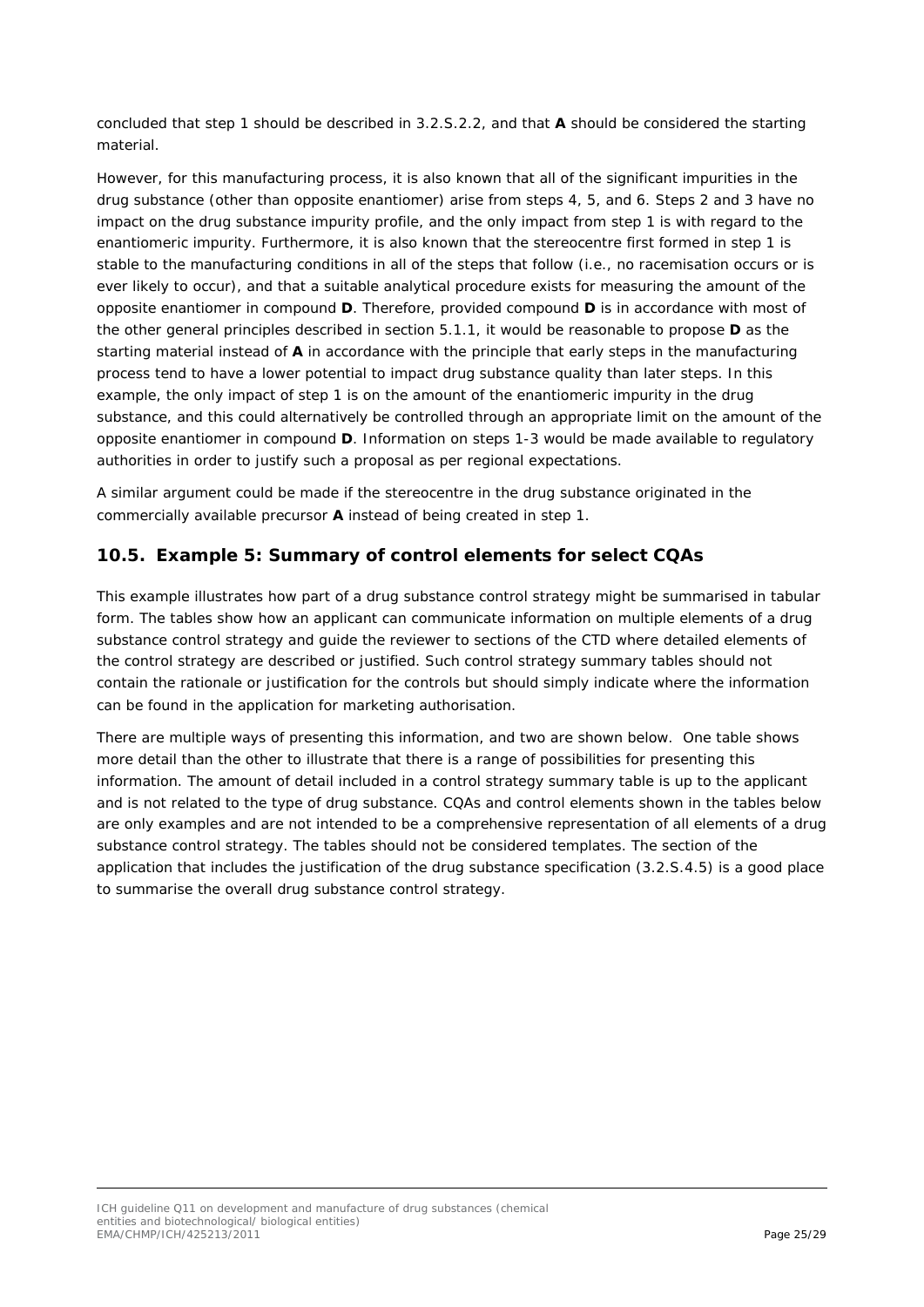#### 5a. Example of a possible Control Strategy Summary – Biotechnological Products

| <b>Drug</b><br><b>Substance</b><br><b>CQA</b> | <b>Control Strategy for drug</b><br>substance CQA                                                                                                                                                               | Section(s) in CTD<br>where detailed<br>information is located |  |
|-----------------------------------------------|-----------------------------------------------------------------------------------------------------------------------------------------------------------------------------------------------------------------|---------------------------------------------------------------|--|
| Contaminants<br>in biologically<br>sourced    | Summaries of viral safety<br>information for biologically-<br>sourced materials                                                                                                                                 | 3.2.5.2.3                                                     |  |
| materials<br>(Viral Safety)                   | Detailed information including for<br>materials of biological origin,<br>testing at appropriate stages of<br>production and viral clearance<br>studies                                                          | 3.2.A.2                                                       |  |
| <b>Residual Host</b><br><b>Cell Proteins</b>  | Design Space for an individual<br>unit operation (e.g. see Example<br>3)                                                                                                                                        | 3.2.5.2.2                                                     |  |
|                                               | Target range for consistent<br>removal assured by validation                                                                                                                                                    | 3.2.5.2.5                                                     |  |
|                                               | Analytical procedures and their<br>validation                                                                                                                                                                   | 3.2.S.4.2 and 3.2.S.4.3                                       |  |
| Specific<br>Glycoforms                        | Controls implicit in the design of<br>the manufacturing process<br>including a summary of process<br>control steps (e.g. cell culture<br>conditions, downstream<br>purification, holding conditions<br>$etc.$ ) | 3.2.5.2.2                                                     |  |
|                                               | Characterisation to justify<br>classification as CQA (cross<br>reference to non-clinical/clinical<br>sections if relevant)                                                                                      | 3.2.5.3.1                                                     |  |
|                                               | Control of Critical Steps, Testing<br>program and specifications                                                                                                                                                | $3.2.5.2.4$ and/or<br>3.2.5.4.1                               |  |
|                                               | Justification of specification                                                                                                                                                                                  | 3.2.5.4.5                                                     |  |
|                                               | Stability                                                                                                                                                                                                       | 3.2. S.7                                                      |  |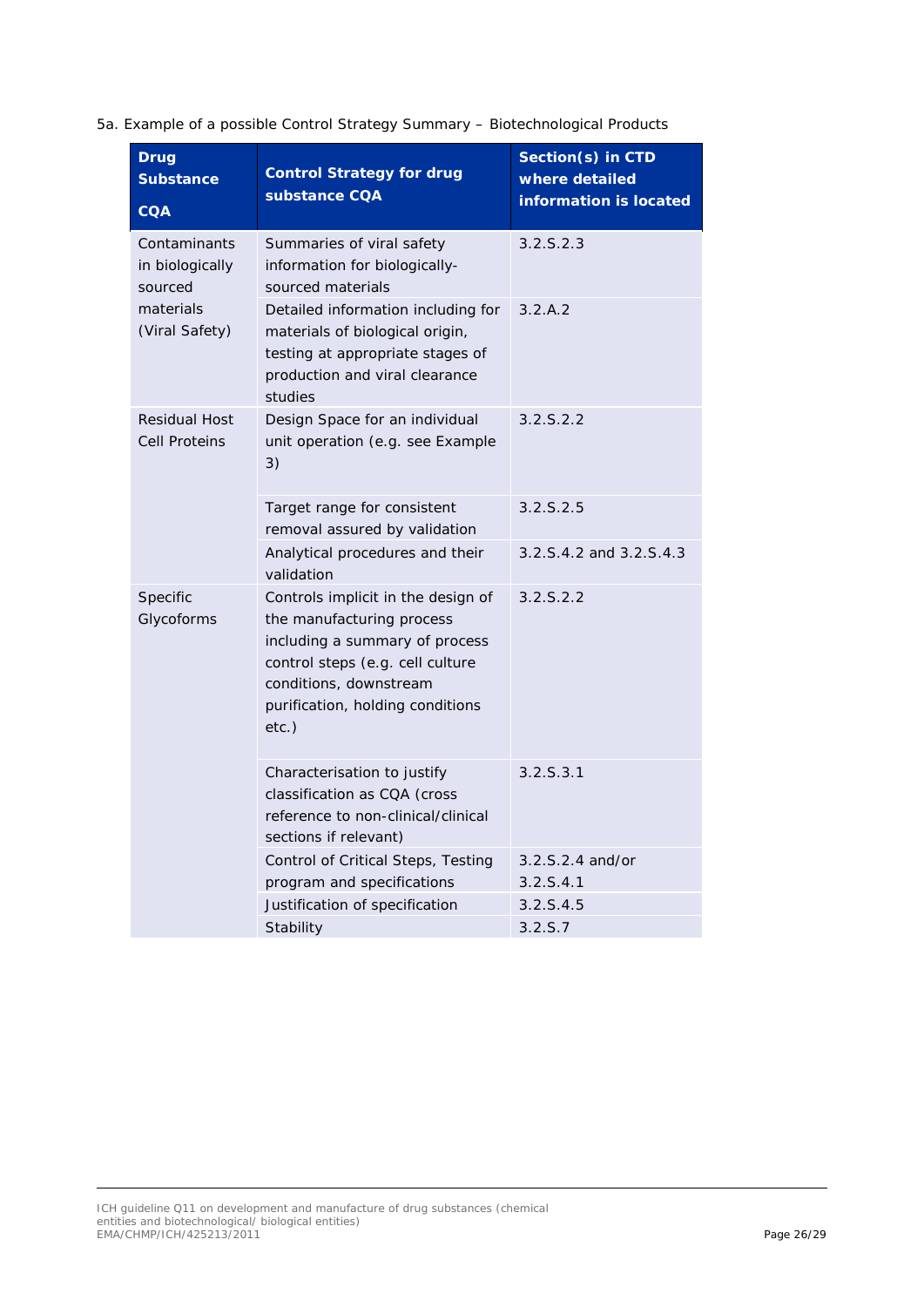5b. Example of a possible Control Strategy Summary – Chemical Entity

| <b>Type of</b><br><b>Control</b><br>Drug $\rightarrow$<br><b>Substance</b><br><b>COA</b><br>(3.2.5.2.6) /<br><b>Limit in Drug</b><br>Substance | In process<br><b>Controls</b><br>(including In-<br>process testing<br>and process<br>parameters)                                                                                                                   | <b>Controls on</b><br>material attributes<br>(raw<br>materials/starting<br>materials<br>/intermediates) | Impact of<br><b>Manufactur</b><br>ing Process<br><b>Design</b>                                | <b>Is COA</b><br>tested on<br>drug<br>substance/<br>included in<br><b>Drug</b><br><b>Substance</b><br>specificatio<br>n<br>(3.2.5.4.1) |
|------------------------------------------------------------------------------------------------------------------------------------------------|--------------------------------------------------------------------------------------------------------------------------------------------------------------------------------------------------------------------|---------------------------------------------------------------------------------------------------------|-----------------------------------------------------------------------------------------------|----------------------------------------------------------------------------------------------------------------------------------------|
| <b>Organic Purity</b>                                                                                                                          |                                                                                                                                                                                                                    |                                                                                                         |                                                                                               |                                                                                                                                        |
| Impurity X<br>NMT* 0.15%                                                                                                                       | Design space of the reflux unit operation<br>composed of a combination of %water in<br>Intermediate E and the reflux time in step<br>5 that delivers Intermediate F with<br>Hydrolysis Impurity ≤0.30% (3.2.S.2.2) |                                                                                                         |                                                                                               | Yes/Yes                                                                                                                                |
| <b>Impurity Y</b><br>NMT 0.20%                                                                                                                 | Process parameters<br>step 4 (3.2.S.2.2)<br>$p(H_2) \geq 2$ barg<br>$T < 50^{\circ}$ C<br>In-process test step<br>4(3.2.5.2.4)<br>Impurity Y ≤0.50%                                                                |                                                                                                         |                                                                                               | Yes/Yes                                                                                                                                |
| Any individual<br>unspecified<br>impurity<br>NMT 0.10%                                                                                         |                                                                                                                                                                                                                    | Spec for starting<br>material D<br>(3.2.5.2.3)                                                          |                                                                                               | Yes/Yes                                                                                                                                |
| <b>Total impurities</b><br>NMT 0.50%                                                                                                           |                                                                                                                                                                                                                    |                                                                                                         |                                                                                               | Yes/Yes                                                                                                                                |
| Enantiomeric<br>purity<br>S-enantiomer<br>NMT 0.50%                                                                                            |                                                                                                                                                                                                                    | Spec for starting<br>material D<br>(3.2.5.2.3)<br>S-enantiomer<br>≤0.50%                                | Stereocentre<br>is shown not<br>to racemise<br>(3.2.5.2.6)                                    | No/No                                                                                                                                  |
| <b>Residual Solvent</b>                                                                                                                        |                                                                                                                                                                                                                    |                                                                                                         |                                                                                               |                                                                                                                                        |
| Ethanol<br>NMT 5000 ppm                                                                                                                        | In-process test<br>during drying after<br>final purification<br>step (3.2.S.2.4)<br>LOD $\leq 0.40$ %                                                                                                              |                                                                                                         | In-process<br>results<br>correlated to<br>test results<br>on drug<br>substance<br>(3.2.5.2.6) | No/Yes                                                                                                                                 |
| Toluene<br>NMT 890 ppm                                                                                                                         | In-process test step<br>4(3.2.5.2.4)<br>$\leq$ 2000 ppm by G.C                                                                                                                                                     |                                                                                                         | Process<br>steps after<br>step 4 are                                                          | No/No <sup>1</sup>                                                                                                                     |

ICH guideline Q11 on development and manufacture of drug substances (chemical entities and biotechnological/ biological entities) EMA/CHMP/ICH/425213/2011 Page 27/29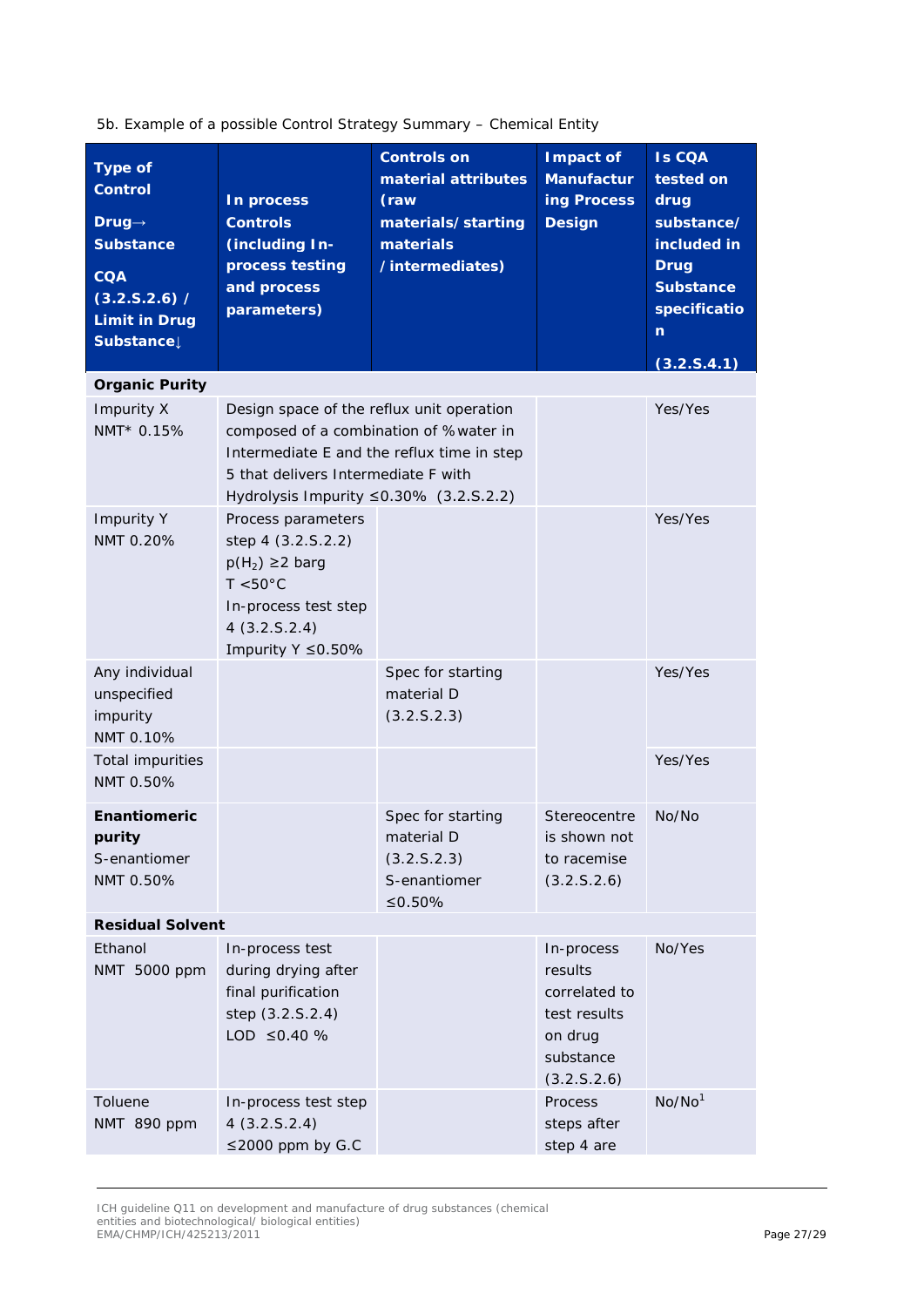| <b>Type of</b><br><b>Control</b><br>$Drug \rightarrow$<br><b>Substance</b><br><b>CQA</b><br>(3.2.5.2.6) /<br><b>Limit in Drug</b><br>Substance | In process<br><b>Controls</b><br>(including In-<br>process testing<br>and process<br>parameters) | <b>Controls on</b><br>material attributes<br>(raw<br>materials/starting<br>materials<br>/intermediates) | Impact of<br><b>Manufactur</b><br>ing Process<br><b>Design</b>                                                                           | <b>Is CQA</b><br>tested on<br>drug<br>substance/<br>included in<br><b>Drug</b><br><b>Substance</b><br>specificatio<br>$\mathbf n$<br>(3.2.5.4.1) |
|------------------------------------------------------------------------------------------------------------------------------------------------|--------------------------------------------------------------------------------------------------|---------------------------------------------------------------------------------------------------------|------------------------------------------------------------------------------------------------------------------------------------------|--------------------------------------------------------------------------------------------------------------------------------------------------|
|                                                                                                                                                |                                                                                                  |                                                                                                         | shown to<br>purge<br>toluene to<br>levels<br>significantly<br>below (less<br>than 10%)<br>that<br>indicated in<br>ICH Q3C<br>(3.2.5.2.6) |                                                                                                                                                  |

#### \* NMT: not more than

1This approach could be acceptable as part of a control strategy when justified by submission of relevant process data that confirms the adequacy of the process design and control. The manufacturing process should be periodically evaluated under the firm's quality system to verify removal of the solvent.

#### Notes concerning Table 5b

The above table is based on the route of synthesis presented in Example 1. The Control for enantiomeric impurity is based on Decision Tree 5 from ICH guideline Q6A, which allows for control of chiral quality to be established by applying limits to appropriate starting materials or intermediates when justified from development studies. In order for this approach to be acceptable data would need to be provided in 3.2.S.2.6 to demonstrate the stability of the stereocentre under the proposed manufacturing conditions.

The table summarises only a portion of the control strategy that would be presented at the time of initial submission and does not include all CQAs of the drug substance. The example control strategy provides for control of some CQAs at stages in the process prior to the drug substance. The elements of the proposed control strategy described in the application would be justified by the applicant and subject to regulatory assessment and approval.